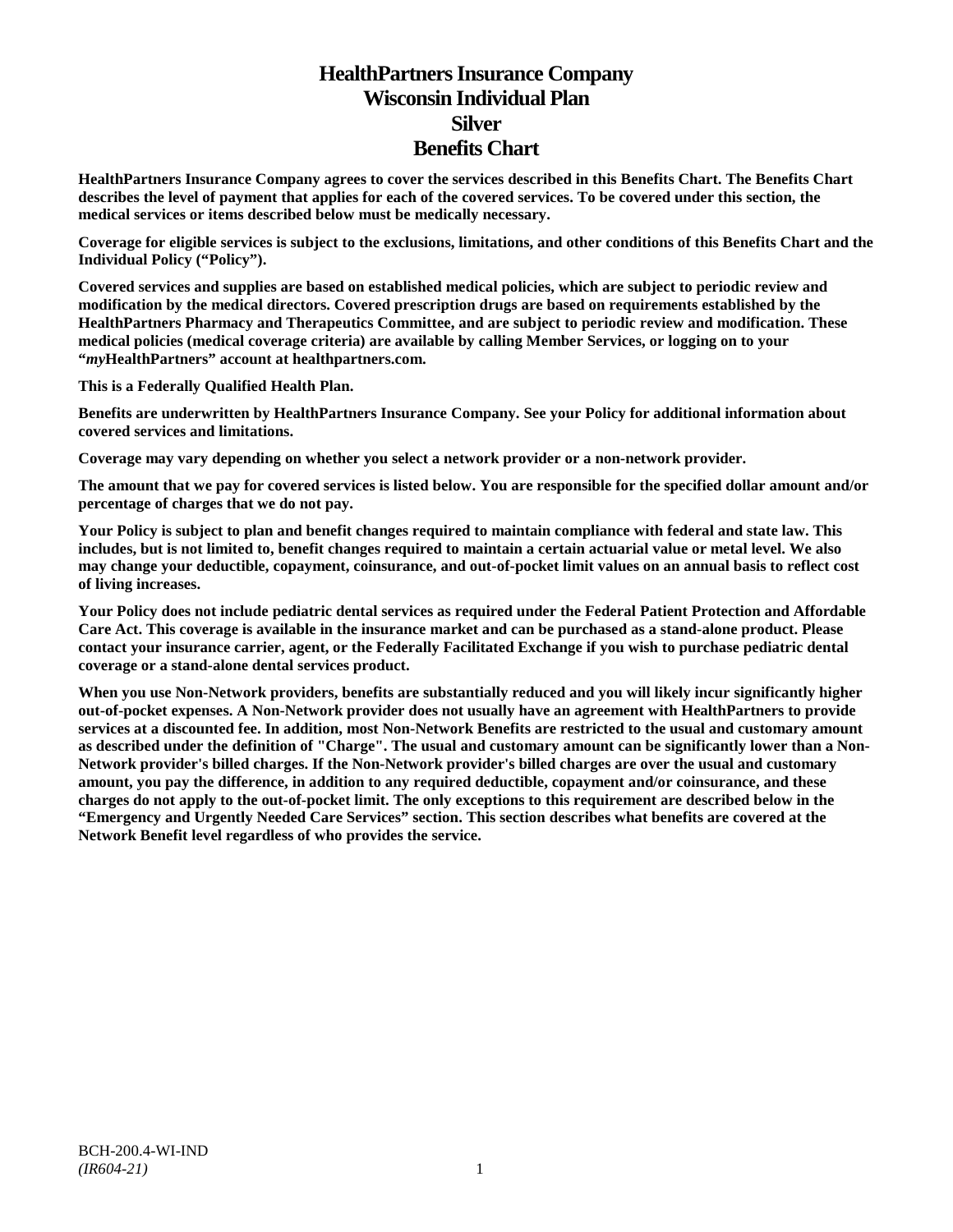# **These definitions apply to the Benefits Chart. They also apply to your Policy.**

| <b>Biosimilar Drug:</b> | A prescription drug, approved by the Food and Drug Administration (FDA), that the FDA has<br>determined is biosimilar to and interchangeable with a biological brand name drug. Biosimilar<br>drugs are not considered generic drugs and are not covered under the generic drug benefit.                                                                                                                                                                                                                                                                                                                                     |
|-------------------------|------------------------------------------------------------------------------------------------------------------------------------------------------------------------------------------------------------------------------------------------------------------------------------------------------------------------------------------------------------------------------------------------------------------------------------------------------------------------------------------------------------------------------------------------------------------------------------------------------------------------------|
| <b>Brand Name Drug:</b> | A prescription drug, approved by the Food and Drug Administration (FDA), that is manufactured,<br>sold or licensed for sale under a trademark by the pharmaceutical company that originally<br>researched and developed the drug. Brand name drugs have the same active-ingredient formula as<br>the generic version of the drug. However, generic drugs are manufactured and sold by other drug<br>manufacturers and are generally not available until after the patent on the brand name drug has<br>expired. A few brand name drugs may be covered at the generic benefit level if this is indicated on<br>the formulary. |
| <b>Calendar Year:</b>   | This is the 12-month period beginning 12:01 A.M. Central Time, on January 1, and ending 12:00<br>A.M. Central Time of the next following December 31.                                                                                                                                                                                                                                                                                                                                                                                                                                                                        |
| Charge:                 | For covered services delivered by a network provider, this is the provider's discounted fee for a<br>given medical/surgical service, procedure or item.                                                                                                                                                                                                                                                                                                                                                                                                                                                                      |
|                         | For covered services delivered by non-network providers, a contracted rate may apply if such<br>arrangement is available to HealthPartners.                                                                                                                                                                                                                                                                                                                                                                                                                                                                                  |
|                         | For the Usual and Customary Charge for covered services delivered by non-network providers,<br>our payment is calculated using one of the following options to be determined at HealthPartners'<br>discretion: 1) a percentage of the Medicare fee schedule; 2) a comparable schedule if the service is<br>not on the Medicare fee schedule; or 3) a commercially reasonable rate for such service.                                                                                                                                                                                                                          |
|                         | The Usual and Customary Charge is the maximum amount allowed that we consider in the<br>calculation of the payment of charges incurred for certain covered services. You must pay for any<br>charges above the usual and customary charge, and they do not apply to the out-of-pocket limit.                                                                                                                                                                                                                                                                                                                                 |
|                         | A charge is incurred for covered ambulatory medical and surgical services, on the date the service<br>or item is provided. A charge is incurred for covered inpatient services, on the date of admission to<br>a hospital. To be covered, a charge must be incurred on or after your effective date and on or<br>before the termination date.                                                                                                                                                                                                                                                                                |
| Copayment/Coinsurance:  | The specified dollar amount, or percentage, of charges incurred for covered services, which we do<br>not pay, but which you must pay, each time you receive certain medical services, procedures or<br>items. Our payment for those covered services or items begins after the copayment or coinsurance<br>is satisfied. Covered services or items requiring a copayment or coinsurance are specified in this<br>Benefits Chart.                                                                                                                                                                                             |
|                         | For services provided by a network provider:                                                                                                                                                                                                                                                                                                                                                                                                                                                                                                                                                                                 |
|                         | An amount which is listed as a flat dollar copayment is applied to a network provider's discounted<br>charges for a given service. However, if the network provider's discounted charges for a service or<br>item is less than the flat dollar copayment, you will pay the network provider's discounted charge.<br>An amount which is listed as a percentage of charges or coinsurance is based on the network<br>provider's discounted charges, calculated at the time the claim is processed, which may include an<br>agreed upon fee schedule rate for case rate or withhold arrangements.                               |
|                         | For services provided by a Non-Network provider:                                                                                                                                                                                                                                                                                                                                                                                                                                                                                                                                                                             |
|                         | Any copayment or coinsurance is applied to the lesser of the provider's charges or the usual and<br>customary charge for a service.                                                                                                                                                                                                                                                                                                                                                                                                                                                                                          |
|                         | A copayment or coinsurance is due at the time a service is provided, or when billed by the<br>provider. The copayment or coinsurance applicable for a scheduled visit with a network provider<br>will be collected for each visit, late cancellation and failed appointment.                                                                                                                                                                                                                                                                                                                                                 |
|                         |                                                                                                                                                                                                                                                                                                                                                                                                                                                                                                                                                                                                                              |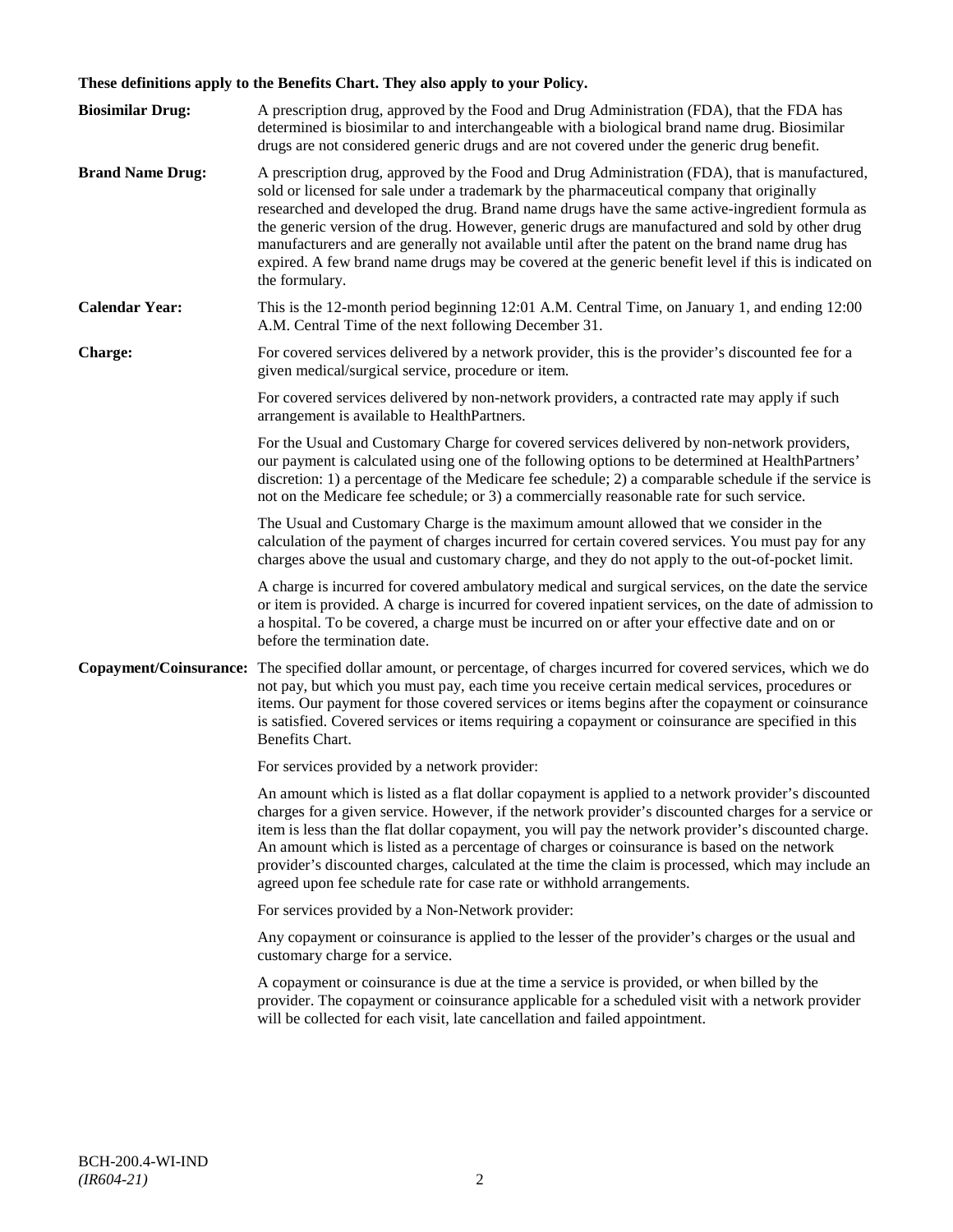| Deductible:                    | The specified dollar amount of charges incurred for covered services, which we do not pay, but an<br>enrollee or a family has to pay first in a calendar year. Our payment for those services or items<br>begins after the deductible is satisfied. For network providers, the amount of the charges that apply<br>to the deductible are based on the network provider's discounted charges, calculated at the time<br>the claim is processed, which may include an agreed upon fee schedule rate for case rate or<br>withhold arrangements. For non-network providers, the amount of charges that apply to the<br>deductible are the lesser of the provider's charges or the usual and customary charge for a service. |
|--------------------------------|-------------------------------------------------------------------------------------------------------------------------------------------------------------------------------------------------------------------------------------------------------------------------------------------------------------------------------------------------------------------------------------------------------------------------------------------------------------------------------------------------------------------------------------------------------------------------------------------------------------------------------------------------------------------------------------------------------------------------|
|                                | Any amounts paid or reimbursed by a third party, including, but not limited to: point of service<br>rebates, manufacturer coupons, manufacturer debit cards or other forms of direct reimbursement to<br>an Insured for a product or service, will not apply toward your deductible, to the extent permitted<br>under state and federal law.                                                                                                                                                                                                                                                                                                                                                                            |
|                                | Your plan has an embedded deductible. This means once a member meets the individual<br>deductible, the plan begins paying benefits for that person. If two or more members of the family<br>meet the family deductible, the plan begins paying benefits for all members of the family,<br>regardless of whether each member has met the individual deductible. However, a member may<br>not contribute more than the individual deductible toward the family deductible.                                                                                                                                                                                                                                                |
|                                | All services are subject to the deductible unless otherwise indicated below in this Benefits Chart.                                                                                                                                                                                                                                                                                                                                                                                                                                                                                                                                                                                                                     |
| <b>Formulary:</b>              | This is a current list, which may be revised from time to time, of prescription drugs, medications,<br>equipment and supplies covered by us as indicated in this Benefits Chart which are covered at the<br>highest benefit level. Some drugs on the formulary may require prior authorization to be covered<br>as formulary drugs. The formulary, and information on drugs that require prior authorization, are<br>available by calling Member Services, or logging on to your "myHealthPartners" account at<br>healthpartners.com.                                                                                                                                                                                   |
| <b>Generic Drug:</b>           | A prescription drug, approved by the Food and Drug Administration (FDA), that the FDA has<br>determined is comparable to a brand name drug product in dosage form, strength, route of<br>administration, quality, intended use and documented bioequivalence. Generally, generic drugs<br>cost less than brand name drugs. Some brand name drugs may be covered at the generic drug<br>benefit level if this is indicated on the formulary.                                                                                                                                                                                                                                                                             |
| <b>Non-Formulary Drug:</b>     | This is a prescription drug, approved by the Food and Drug Administration (FDA), that is not on<br>the formulary, is medically necessary and is not investigative or experimental or otherwise<br>excluded under your Policy.                                                                                                                                                                                                                                                                                                                                                                                                                                                                                           |
| <b>Out-of-Pocket Expenses:</b> | You pay the specified copayments/coinsurance and deductibles applicable for particular services,<br>subject to the out-of-pocket limit described below. These amounts are in addition to the monthly<br>premium payments.                                                                                                                                                                                                                                                                                                                                                                                                                                                                                               |
| <b>Out-of-Pocket Limit:</b>    | You pay the copayments/coinsurance and deductibles for covered services, to the individual or<br>family out-of-pocket limit. Thereafter we cover 100% of charges incurred for all other covered<br>services, for the rest of the calendar year. You pay amounts greater than the out-of-pocket limit if<br>you exceed any lifetime maximum benefit or any visit or day limits.                                                                                                                                                                                                                                                                                                                                          |
|                                | Non-Network Benefits above the usual and customary charge (see definition of charge above) do<br>not apply to the out-of-pocket limit.                                                                                                                                                                                                                                                                                                                                                                                                                                                                                                                                                                                  |
|                                | Any amounts paid or reimbursed by a third party, including, but not limited to: point of service<br>rebates, manufacturer coupons, debit cards or other forms of direct reimbursement to an Insured<br>for a product or service, will not apply as an out-of-pocket expense, to the extent permitted under<br>state and federal law.                                                                                                                                                                                                                                                                                                                                                                                    |
|                                | You are responsible to keep track of the out-of-pocket expenses. Contact our Member Services<br>Department for assistance in determining the amount paid by the enrollee for specific eligible<br>services received. Claims for reimbursement under the Out-of-Pocket Limit provisions are subject<br>to the same time limits and provisions described under the "Claims Provisions" section of your<br>Policy.                                                                                                                                                                                                                                                                                                         |
| <b>Primary Care Providers:</b> | These are providers in the following categories: Family Practice, General Practice, Internal<br>Medicine, Pediatrics, Adolescent Medicine, Adult Medicine and Geriatrics.                                                                                                                                                                                                                                                                                                                                                                                                                                                                                                                                               |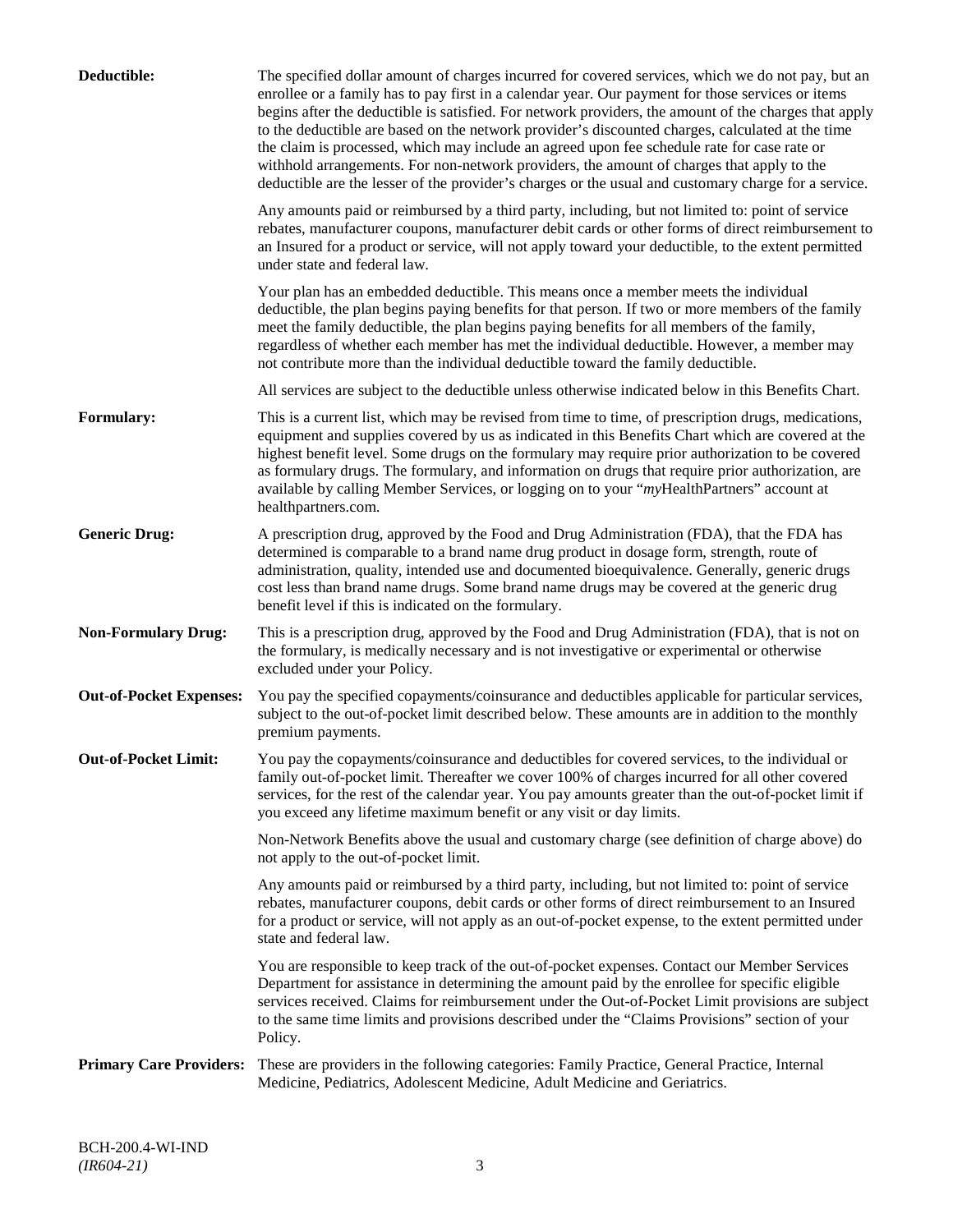|                             | Specialty Care Providers: These are providers who are not in the following categories: Family Practice, General Practice,<br>Internal Medicine, Pediatrics, Adolescent Medicine, Adult Medicine and Geriatrics.                                                                                                                                                                                                                                                                                                                       |
|-----------------------------|---------------------------------------------------------------------------------------------------------------------------------------------------------------------------------------------------------------------------------------------------------------------------------------------------------------------------------------------------------------------------------------------------------------------------------------------------------------------------------------------------------------------------------------|
| <b>Specialty Drug List:</b> | This is a current list, which may be revised from time to time, of prescription drugs, medications,<br>equipment and supplies, which are typically bio-pharmaceuticals. The purpose of a specialty drug<br>list is to facilitate enhanced monitoring of complex therapies used to treat specific conditions.<br>Specialty drugs are covered by us as indicated in this Benefits Chart. The specialty drug list is<br>available by calling Member Services, or logging on to your "myHealthPartners" account at<br>healthpartners.com. |
| virtuwell:                  | This is an online service that you may use to receive a diagnosis and treatment for certain routine<br>conditions, such as a cold and flu, ear pain and sinus infections. You may access the virtuwell web<br>site at virtuwell.com.                                                                                                                                                                                                                                                                                                  |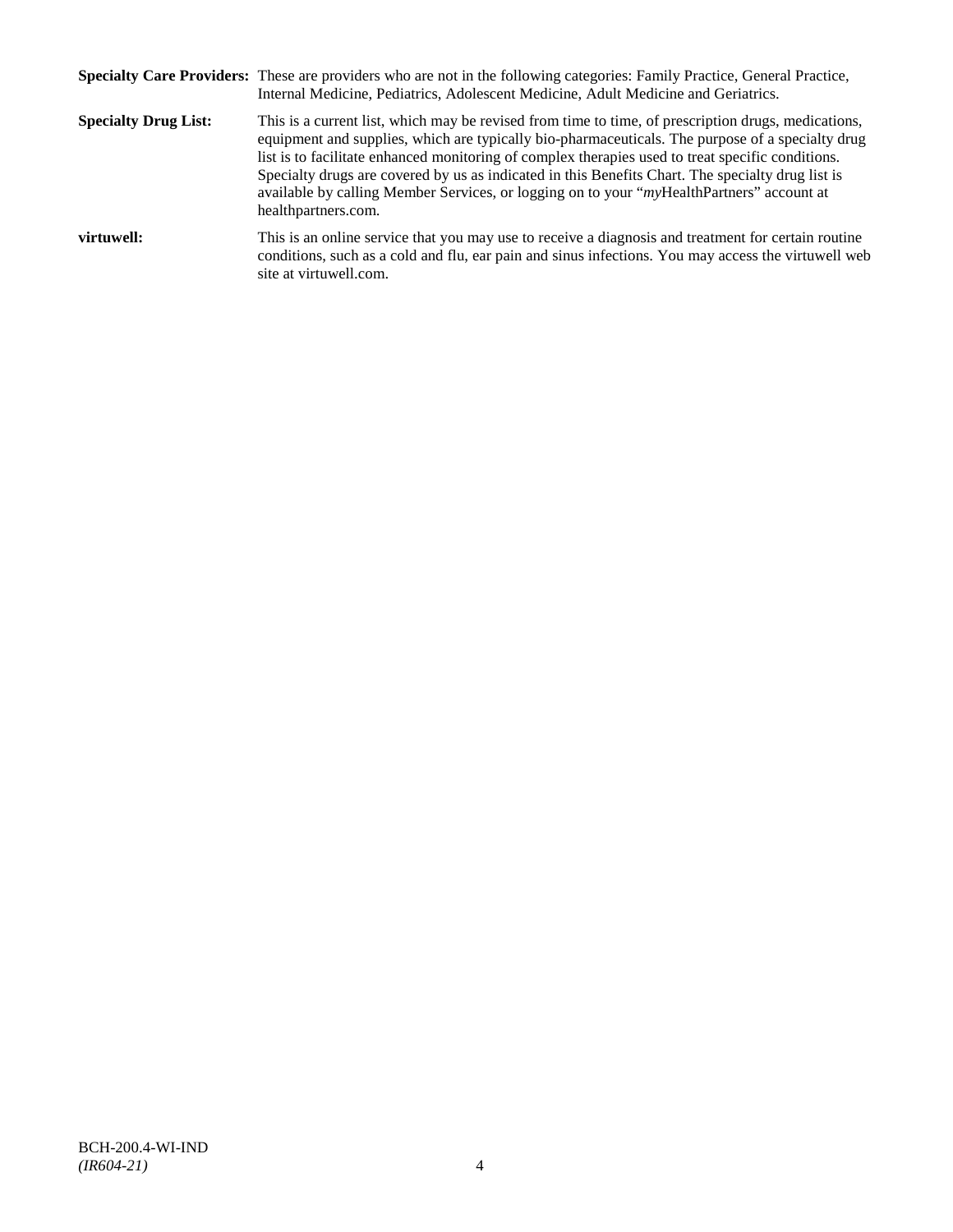# **DEDUCTIBLES AND OUT-OF-POCKET LIMITS**

#### **Individual Calendar Year Deductible**

| <b>Network Benefits</b> | <b>Non-Network Benefits</b> |
|-------------------------|-----------------------------|
| \$3,500                 | \$20,000                    |

# **Family Calendar Year Deductible**

| <b>Network Benefits</b> | <b>Non-Network Benefits</b> |
|-------------------------|-----------------------------|
| \$7,000                 | \$40,000                    |

Your individual and family deductible amounts may be indexed to allow for changes under Federal rules.

Your plan has an embedded deductible. This means once a member meets the individual deductible, the plan begins paying benefits for that person. If two or more members of the family meet the family deductible, the plan begins paying benefits for all members of the family, regardless of whether each member has met the individual deductible. However, a member may not contribute more than the individual deductible toward the family deductible.

Separate deductibles must be satisfied under the Network Benefits and Non-Network Benefits.

Any amounts paid or reimbursed by a third party, including but not limited to: point of service rebates, manufacturer coupons, manufacturer debit cards or other forms of direct reimbursement to an Insured for a product or service, will not apply toward your deductible, to the extent permitted under state and federal law.

# **Individual Calendar Year Out-of-Pocket Limit**

| Network Benefits | <b>Non-Network Benefits</b> |
|------------------|-----------------------------|
| \$7,900          | None.                       |

### **Family Calendar Year Out-of-Pocket Limit**

| <b>Network Benefits</b> | <b>Non-Network Benefits</b> |
|-------------------------|-----------------------------|
| \$15,800                | None.                       |

Your individual and family out-of-pocket amounts may be indexed to allow for changes under Federal rules.

Separate Out-of-Pocket Limits must be satisfied under Network Benefits and Non-Network Benefits.

Non-Network Benefits above the usual and customary charge will not apply to the individual or family Out-of-Pocket.

Any amounts paid or reimbursed by a third party, including but not limited to: point of service rebates, manufacturer coupons, manufacturer debit cards or other forms of direct reimbursement to an Insured for a product or service, will not apply as an outof-pocket expense, to the extent permitted under state and federal law.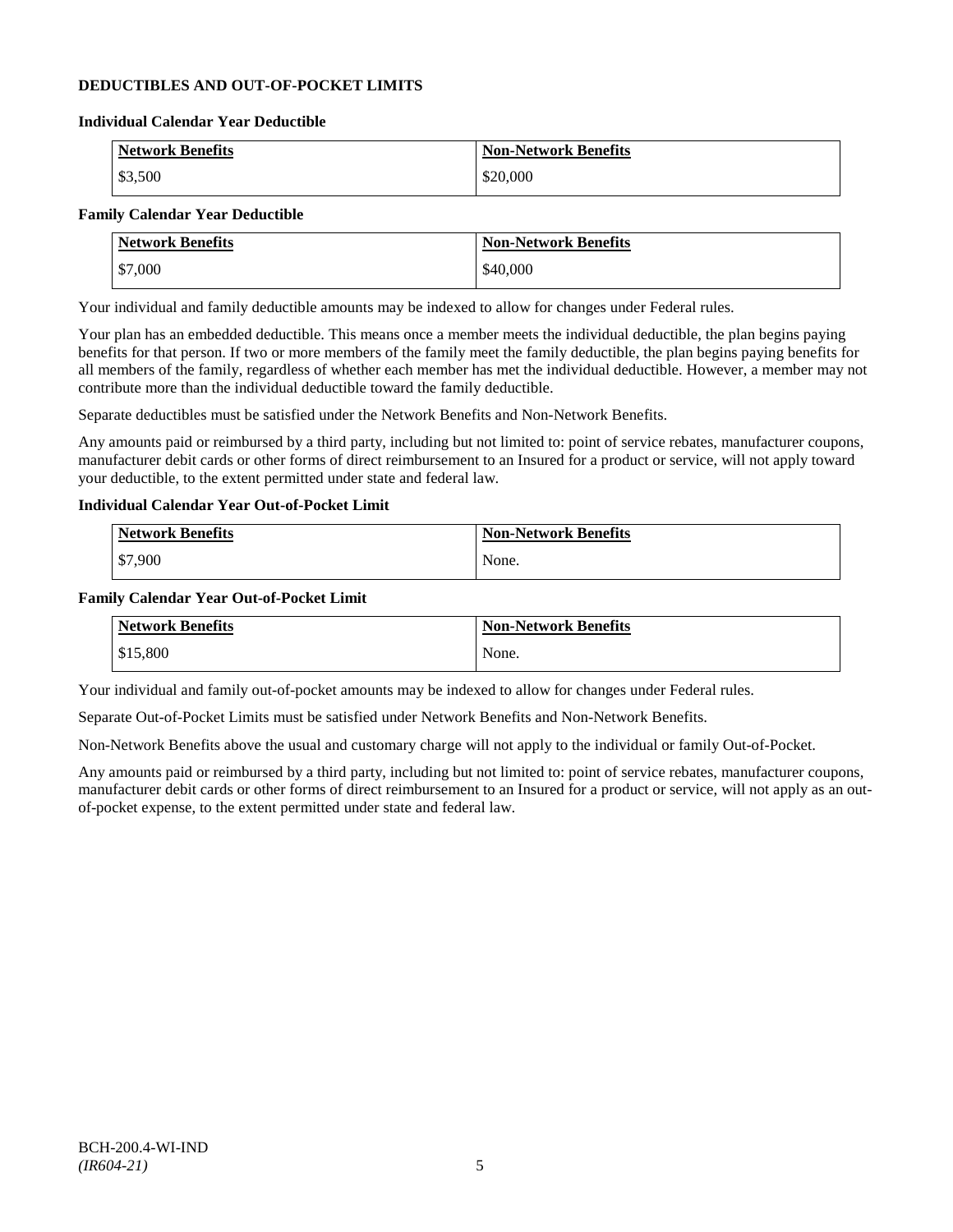# **AMBULANCE AND MEDICAL TRANSPORTATION**

# **Covered Services:**

We cover ambulance and medical transportation for medical emergencies and as shown below.

We also cover medically necessary, non-emergency transportation if it meets our medical coverage criteria.

Covered services are based on established medical policies, which are subject to periodic review and modification by the medical directors. These medical policies (medical coverage criteria) and applicable prior authorization requirements are available by calling Member Services, or logging on to your "*my*HealthPartners" account a[t healthpartners.com.](http://www.healthpartners.com/)

### **Ambulance and Medical Transportation (other than non-emergency fixed wing air ambulance transportation)**

| Network Benefits             | <b>Non-Network Benefits</b> |
|------------------------------|-----------------------------|
| 75% of the charges incurred. | See Network Benefits.       |

### **Non-Emergency Fixed Wing Air Ambulance Transportation**

| <b>Network Benefits</b>      | <b>Non-Network Benefits</b>  |
|------------------------------|------------------------------|
| 75% of the charges incurred. | 50% of the charges incurred. |

### **Not Covered:**

See "Services Not Covered" in your Policy.

# **AUTISM TREATMENT**

### **Covered Services:**

Your network provider will coordinate the prior authorization process for any autism treatment services. You may call Member Services at 952-967-7540 or toll-free at 1-888-360-0622 if you have any questions or concerns regarding the authorization process.

Please call Member Services at 952-967-7540 or toll-free at 1-888-360-0622 to request authorization for autism treatment services from a Non-Network provider.

We cover prior authorized evidence-based intensive-level and non-intensive-level treatment of autism spectrum disorders (autism disorder, Asperger's syndrome or pervasive development disorder not otherwise specified).

Covered services are based on established medical policies, which are subject to periodic review and modification by the medical directors. These medical policies (medical coverage criteria) are available by calling Member Services, or logging on to your "*my*HealthPartners" account at [healthpartners.com.](http://www.healthpartners.com/)

**Intensive-Level Services for children diagnosed with autism spectrum disorders.** Intensive-level services must begin on or after two years of age and end before nine years of age. Intensive-level services, on average, are services provided for more than 20 hours of treatment per week. (The average number of hours a week is calculated over a 6-month period.)

| <b>Network Benefits</b>                                                                                    | <b>Non-Network Benefits</b>                                              |
|------------------------------------------------------------------------------------------------------------|--------------------------------------------------------------------------|
| 100% of the charges incurred, subject to a copayment of  <br>\$25 per visit.<br>Deductible does not apply. | 50% of the charges incurred.<br>Limited to 235 visits per calendar year. |
| Limited to 235 visits per calendar year.                                                                   |                                                                          |

The maximum number of visits is combined for Network Benefits and Non-Network Benefits.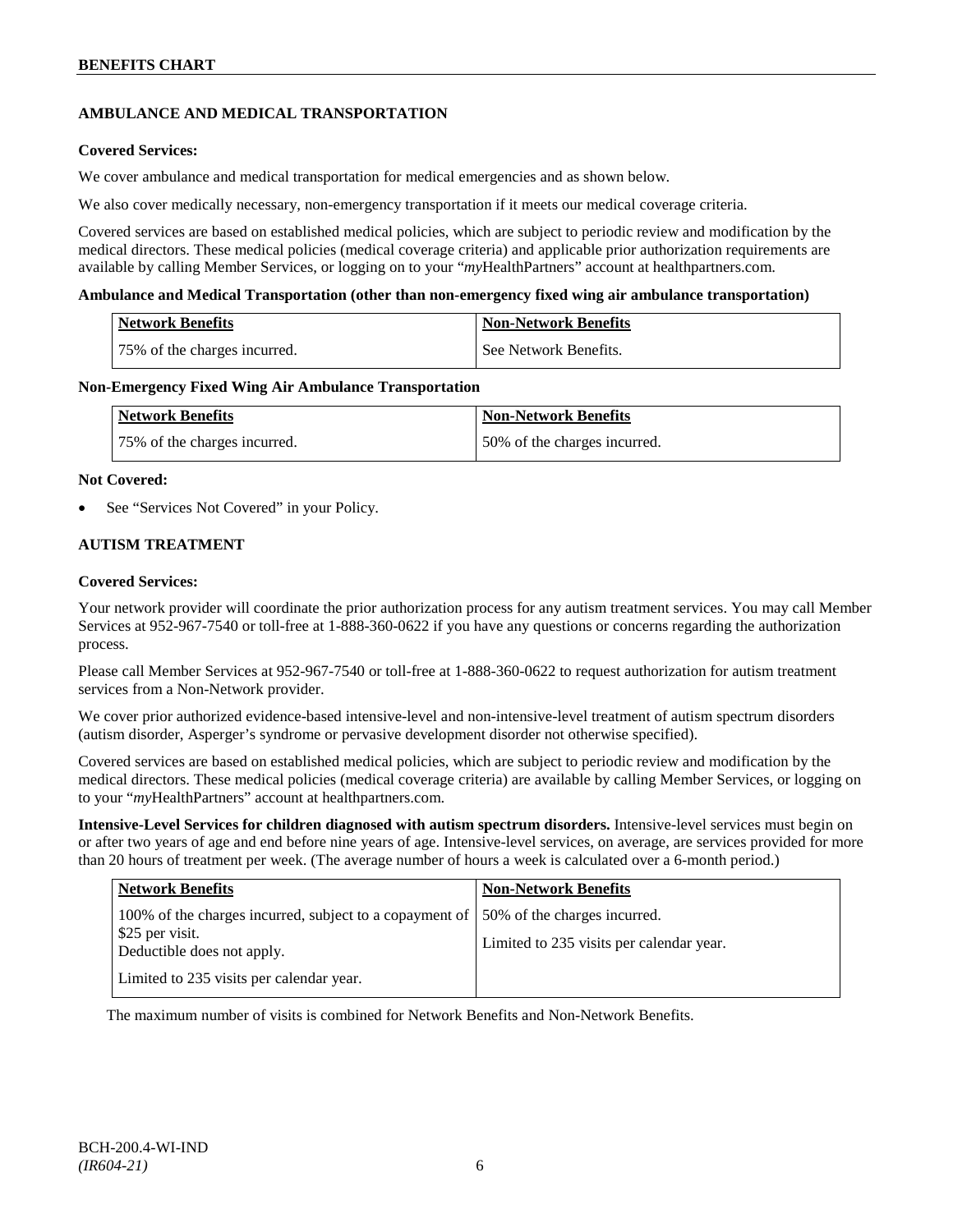# **Intensive-Level Services Lifetime Maximum Benefit**

| <b>Network Benefits</b>                               | <b>Non-Network Benefits</b>                           |
|-------------------------------------------------------|-------------------------------------------------------|
| 4 years of cumulative services under this plan or any | 4 years of cumulative services under this plan or any |
| other plan.                                           | other plan.                                           |

# **Non-intensive-Level Services for Insureds diagnosed with autism spectrum disorders**

| <b>Network Benefits</b>                                                                                                                       | <b>Non-Network Benefits</b>              |
|-----------------------------------------------------------------------------------------------------------------------------------------------|------------------------------------------|
| 100% of the charges incurred, subject to a copayment of $\vert$ 50% of the charges incurred.<br>\$25 per visit.<br>Deductible does not apply. | Limited to 120 visits per calendar year. |
| Limited to 120 visits per calendar year.                                                                                                      |                                          |

The maximum number of visits is combined for Network Benefits and Non-Network Benefits.

# **Not Covered:**

See "Services Not Covered" in your Policy.

# **BEHAVIORAL HEALTH SERVICES**

### **Covered Services:**

Covered services are based on established medical policies, which are subject to periodic review and modification by the medical directors. These medical policies (medical coverage criteria) are available by calling Member Services, or logging on to your "*my*HealthPartners" account at [healthpartners.com.](http://www.healthpartners.com/)

**Transitional Treatment Services.** These are services for the treatment of nervous or mental disorders, alcoholism or other drug abuse problems which are provided to an Insured in a less restrictive manner than are inpatient hospital services but in a more intensive manner than are outpatient services. Transitional treatment services are services offered by a provider, and certified by the Wisconsin Department of Health Services for each of the following (except the last bulleted item):

- Mental health services for covered adults in a day treatment program.
- Mental health services for covered children in a day hospital treatment program.
- Services for persons with chronic mental illness provided through a community support program.
- Residential treatment programs for alcohol and/or drug dependent covered persons.
- Alcohol and Other Drug Abuse (AODA) services in, a day treatment program.
- Services for persons who are experiencing a mental health crisis or who are in a situation likely to turn into a mental health crisis if support is not provided.
- Intensive outpatient programs for the treatment of psychoactive substance use disorders provided in accordance with the patient placement criteria of the American Society of Addiction Medicine.

# **Mental Health Services**

We cover services for mental health diagnoses as described in the Diagnostic and Statistical Manual of Mental Disorders – Fifth Edition (DSM 5) (most recent edition) that lead to significant disruption of function in your life.

We provide coverage for mental health treatment ordered by a Wisconsin court under a valid court order that is issued on the basis of a behavioral care evaluation performed by a licensed psychiatrist or doctoral level licensed psychologist, which includes a diagnosis and an individual treatment plan for care in the most appropriate, least restrictive environment. We must be given a copy of the court order and the behavioral care evaluation, and the service must be a covered benefit under your Policy, and the service must be provided by a network provider, or other provider as required by law.

**Outpatient Services:** We cover medically necessary outpatient professional mental health services for evaluation, crisis intervention, and treatment of mental health disorders.

A comprehensive diagnostic assessment will be made of each patient as the basis for a determination by a mental health professional, concerning the appropriate treatment and the extent of services required.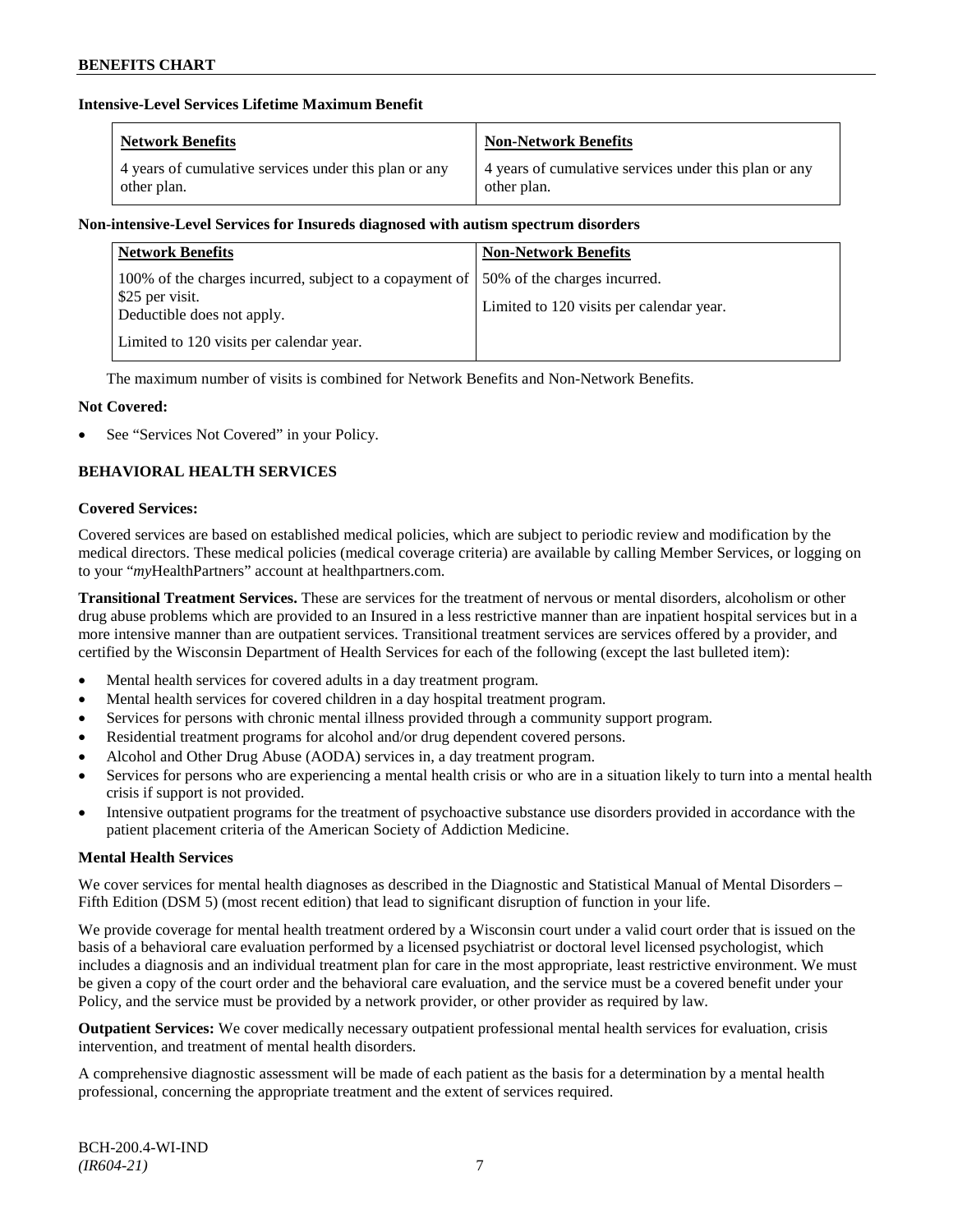# **BENEFITS CHART**

Outpatient services we cover for a diagnosed mental health condition include the following:

- Individual, group, family and multi-family therapy;
- Medication management provided by a physician, certified nurse practitioner, or physician's assistant;
- Psychological testing services for the purposes of determining the differential diagnoses and treatment planning for patients currently receiving behavioral health services;
- Partial hospitalization services in a licensed hospital or community mental health center;
- Psychotherapy and nursing services provided in the home if authorized by us; and
- Treatment for gender dysphoria that meets medical coverage criteria.

| <b>Network Benefits</b>                                                                                                               | <b>Non-Network Benefits</b>  |
|---------------------------------------------------------------------------------------------------------------------------------------|------------------------------|
| 100% of the charges incurred, subject to a copayment of<br>\$25 per visit.<br>Deductible does not apply.                              | 50% of the charges incurred. |
| For family therapy, only one copayment will be<br>charged, regardless of the number of Insureds primarily<br>involved in the therapy. |                              |

#### **Group Therapy**

| Network Benefits                                                                                                                                       | <b>Non-Network Benefits</b> |
|--------------------------------------------------------------------------------------------------------------------------------------------------------|-----------------------------|
| 100% of the charges incurred, subject to a copayment of 50% of the charges incurred.<br>$\frac{1}{2}$ \$12.50 per visit.<br>Deductible does not apply. |                             |

**Inpatient Services:** We cover medically necessary inpatient services in a hospital or licensed residential treatment facility and professional services for treatment of mental health disorders. Medical stabilization is covered under inpatient hospital services in the "Hospital and Skilled Nursing Facility Services" section.

We cover residential care for the treatment of eating disorders in a licensed facility, as an alternative to inpatient care, when it is medically necessary and your physician obtains authorization from us.

| <b>Network Benefits</b>      | Non-Network Benefits         |
|------------------------------|------------------------------|
| 75% of the charges incurred. | 50% of the charges incurred. |

**Transitional Treatment Services:** We cover transitional treatment services described above for treatment of mental and nervous disorders**.**

| Network Benefits                                                                                                                       | <b>Non-Network Benefits</b> |
|----------------------------------------------------------------------------------------------------------------------------------------|-----------------------------|
| 100% of the charges incurred, subject to a copayment of 150% of the charges incurred.<br>\$25 per visit.<br>Deductible does not apply. |                             |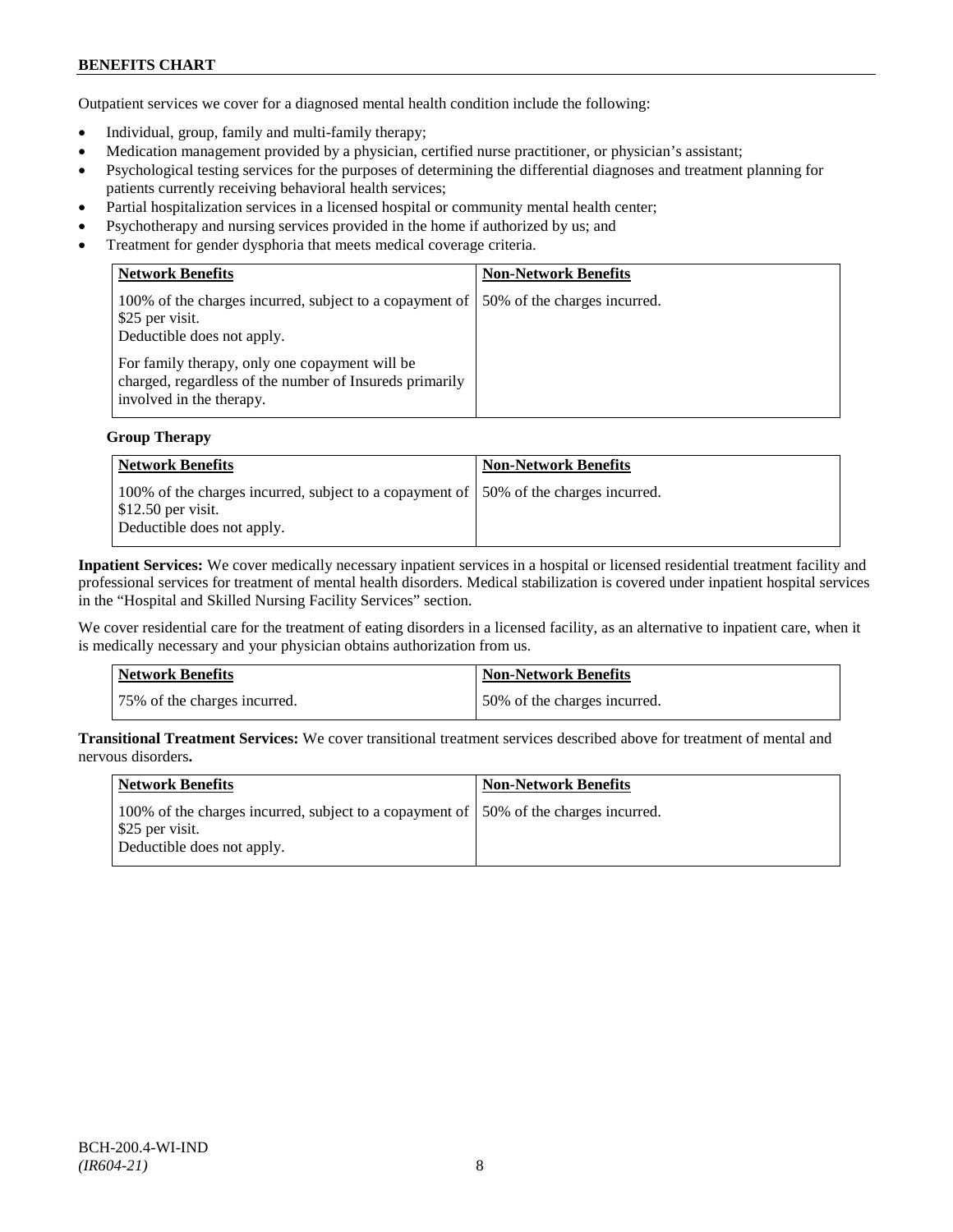### **Substance Abuse Treatment Services**

We cover medically necessary services for assessments by a licensed alcohol and drug counselor and treatment of Substance-Related Disorders as defined in the latest edition of the DSM 5.

**Outpatient Services:** We cover medically necessary outpatient professional services for diagnosis and treatment of alcoholism and other drug abuse problems. Chemical dependency treatment services must be provided by a program licensed by the local Department of Health Services.

Outpatient services we cover for a diagnosed substance abuse disorder include the following:

- Individual, group, family, and multi-family therapy provided in an office setting; and
- We cover opiate replacement therapy including methadone and buprenorphine treatment.

| <b>Network Benefits</b>                                                                                                               | <b>Non-Network Benefits</b>  |
|---------------------------------------------------------------------------------------------------------------------------------------|------------------------------|
| 100% of the charges incurred, subject to a copayment of<br>\$25 per visit.<br>Deductible does not apply.                              | 50% of the charges incurred. |
| For family therapy, only one copayment will be<br>charged, regardless of the number of Insureds primarily<br>involved in the therapy. |                              |

**Inpatient Services:** We cover medically necessary inpatient services in a hospital or a licensed residential primary treatment center.

We cover services provided in a hospital that is licensed by the local state and accredited by Medicare.

Detoxification Services: We cover detoxification services in a hospital or community detoxification facility if it is licensed by the local Department of Health Services.

| <b>Network Benefits</b>      | <b>Non-Network Benefits</b>  |
|------------------------------|------------------------------|
| 75% of the charges incurred. | 50% of the charges incurred. |

**Transitional Treatment Services:** We cover transitional treatment services described above for treatment of alcoholism or other drug abuse problems.

| <b>Network Benefits</b>                                                                                                                | <b>Non-Network Benefits</b> |
|----------------------------------------------------------------------------------------------------------------------------------------|-----------------------------|
| 100% of the charges incurred, subject to a copayment of 150% of the charges incurred.<br>\$25 per visit.<br>Deductible does not apply. |                             |

# **Additional Mental Health and Substance Abuse Benefits for a Dependent Child Who is a Student**

If a dependent child is a student in a school that is located in Wisconsin, but outside of our service area, we cover services as required under Wisconsin Statute 609.655.

| <b>Network Benefits</b>                                                                                                                | <b>Non-Network Benefits</b> |
|----------------------------------------------------------------------------------------------------------------------------------------|-----------------------------|
| 100% of the charges incurred, subject to a copayment of 150% of the charges incurred.<br>\$25 per visit.<br>Deductible does not apply. |                             |

# **Not Covered:**

See "Services Not Covered" in your Policy.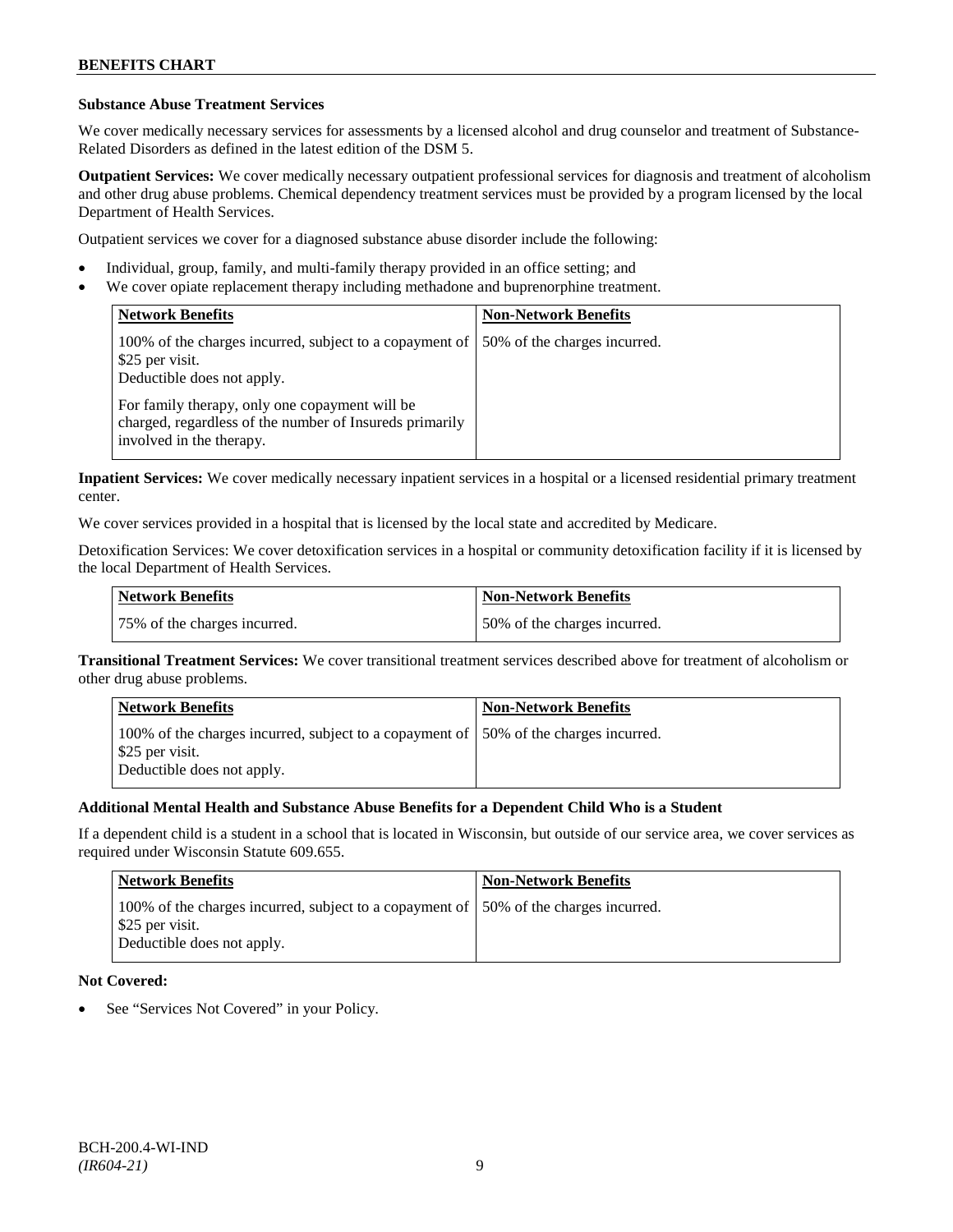# **CHIROPRACTIC SERVICES**

# **Covered Services:**

We cover chiropractic services for rehabilitative care. Chiropractic services are adjustments to any abnormal articulations of the human body, especially those of the spinal column, for the purpose of giving freedom of action to impinged nerves that may cause pain or deranged function.

Massage therapy which is performed in conjunction with other treatment/modalities by a chiropractor, is part of a prescribed treatment plan and is not billed separately is covered.

| <b>Network Benefits</b>                                                                                                                | <b>Non-Network Benefits</b> |
|----------------------------------------------------------------------------------------------------------------------------------------|-----------------------------|
| 100% of the charges incurred, subject to a copayment of 150% of the charges incurred.<br>\$60 per visit.<br>Deductible does not apply. |                             |

# **Not Covered:**

- Massage therapy for the purpose of comfort or convenience of the Insured.
- See "Services Not Covered" in your Policy.

# **CLINICAL TRIALS**

# **Covered Services:**

We cover certain routine services if you participate in a Phase I, Phase II, Phase III or Phase IV approved clinical trial that is conducted in relation to the prevention, detection, or treatment of cancer or other life-threatening disease or condition as defined in the Affordable Care Act. Approved clinical trials include (1) federally funded trials when the study or investigation is approved or funded by any of the federal agencies defined in the Public Health Services Act, section 2709 (d) (1) (A); (2) the study or investigation is conducted under an investigational new drug application reviewed by the Food and Drug Administration; and (3) the study or investigation is a drug trial that is exempt from having such an investigational new drug application. We cover routine patient costs for services that would be eligible under the Policy and this Benefits Chart if the service were provided outside of a clinical trial.

| <b>Network Benefits</b>                               | <b>Non-Network Benefits</b>                           |
|-------------------------------------------------------|-------------------------------------------------------|
| Coverage level is same as corresponding Network       | Coverage level is same as corresponding Non-Network   |
| Benefits, depending on type of service provided, such | Benefits, depending on type of service provided, such |
| as Office Visits for Illness or Injury, Inpatient or  | as Office Visits for Illness or Injury, Inpatient or  |
| <b>Outpatient Hospital Services.</b>                  | <b>Outpatient Hospital Services.</b>                  |

# **Not Covered:**

- The investigative or experimental item, device or service itself.
- Items or services that are provided solely to satisfy data collection and analysis needs and that are not used in the direct clinical management of the patient.
- A service that is clearly inconsistent with widely accepted and established standards of care for a particular diagnosis.
- See "Services Not Covered" in your Policy.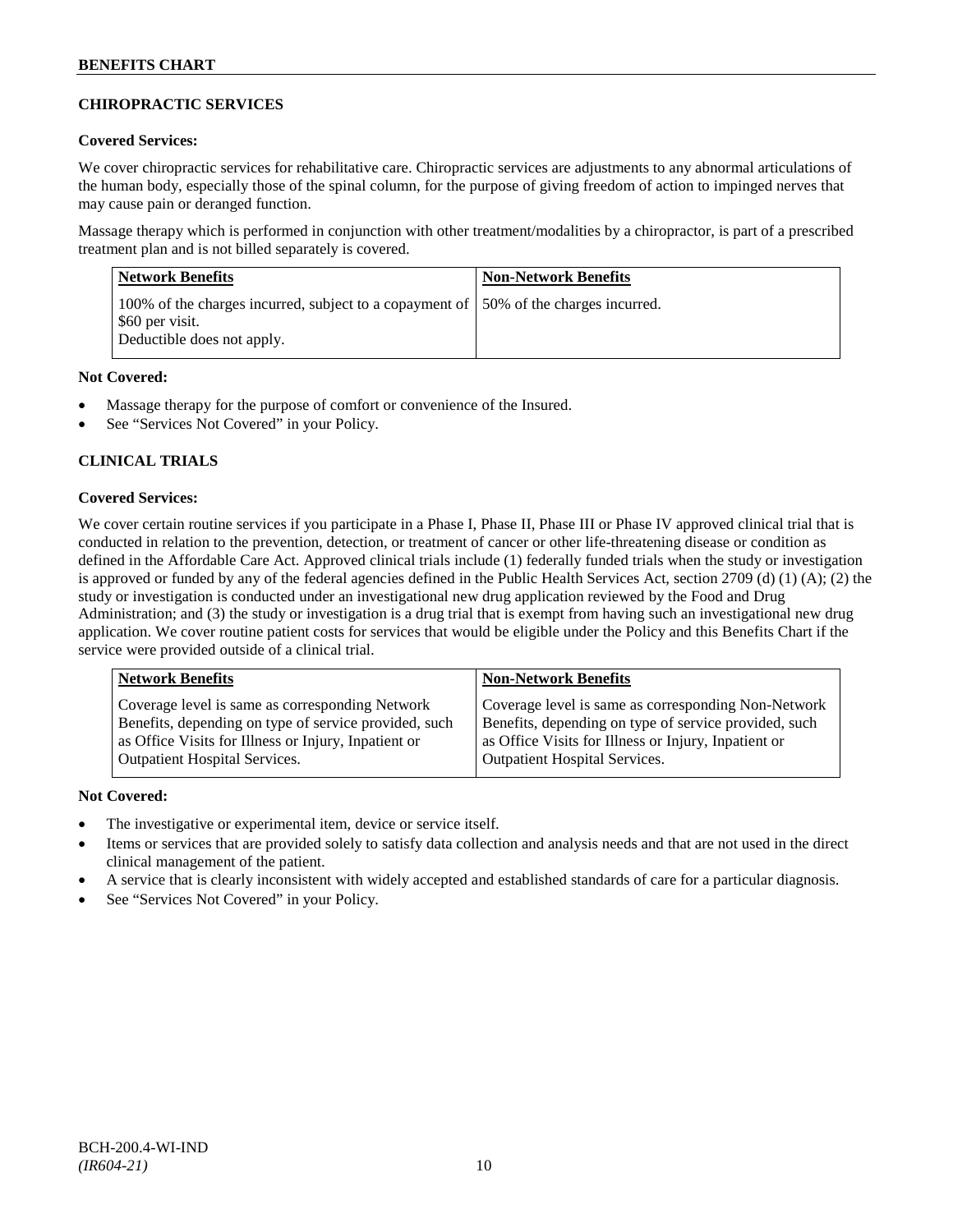# **DENTAL SERVICES**

# **Covered Services:**

We cover services as described below.

**Accidental Dental Services:** We cover services dentally necessary to treat and restore damage done to sound, natural, unrestored teeth as a result of an accidental injury. Coverage is for damage caused by external trauma to face and mouth only, not for cracked or broken teeth, which result from biting or chewing. We cover restorations, root canals, crowns and replacement of teeth lost that are directly related to the accident in which the Insured was involved. We cover initial exams, xrays and palliative treatment including extractions, and other oral surgical procedures directly related to the accident. Subsequent treatment must be initiated within the Policy's time-frame and must be directly related to the accident. We do not cover restoration and replacement of teeth that are not "sound and natural" at the time of the accident.

Full mouth rehabilitation to correct occlusion (bite) and malocclusion (misaligned teeth not due to the accident) are not covered.

When an implant-supported dental prosthetic treatment is pursued, benefits are limited to the amount that would be paid toward the placement of a removable dental prosthetic appliance that could be used in the absence of implant treatment.

| Network Benefits             | <b>Non-Network Benefits</b> |
|------------------------------|-----------------------------|
| 75% of the charges incurred. | No coverage.                |

For all accidental dental services, treatment and/or restoration must be initiated within six months of the date of the injury. Coverage is limited to the initial course of treatment and/or initial restoration. Services must be provided within twentyfour months of the date of injury to be covered.

# **Medical Referral Dental Services**

**Medically Necessary Outpatient Dental Services:** We cover medically necessary outpatient dental services. Coverage is limited to dental services required for treatment of an underlying medical condition, e.g., removal of teeth to complete radiation treatment for cancer of the jaw, cysts and lesions.

| Network Benefits             | <b>Non-Network Benefits</b>  |
|------------------------------|------------------------------|
| 75% of the charges incurred. | 50% of the charges incurred. |

**Medically Necessary Hospitalization and Anesthesia for Dental Care:** We cover medically necessary hospitalization and anesthesia for dental care. This is limited to charges incurred by an Insured who: (1) is a child under age  $5$ ; (2) is severely disabled; (3) has a medical condition, and requires hospitalization or general anesthesia for dental care treatment; or (4) is a child between ages 5 and 12 and care in dental offices has been attempted unsuccessfully and usual methods of behavior modification have not been successful, or when extensive amounts of restorative care, exceeding 4 appointments, are required.

Coverage is limited to facility and anesthesia charges. Oral surgeon/dentist professional fees are not covered. The following are examples, though not all-inclusive, of medical conditions which may require hospitalization for dental services: severe asthma, severe airway obstruction or hemophilia. Hospitalization required due to the behavior of the Insured or due to the extent of the dental procedure is not covered.

| Network Benefits             | <b>Non-Network Benefits</b>  |
|------------------------------|------------------------------|
| 75% of the charges incurred. | 50% of the charges incurred. |

**Medical Complications of Dental Care:** We cover medical complications of dental care. Treatment must be medically necessary care and related to medical complications of non-covered dental care, including complications of the head, neck, or substructures.

| <b>Network Benefits</b>      | <b>Non-Network Benefits</b>  |
|------------------------------|------------------------------|
| 75% of the charges incurred. | 50% of the charges incurred. |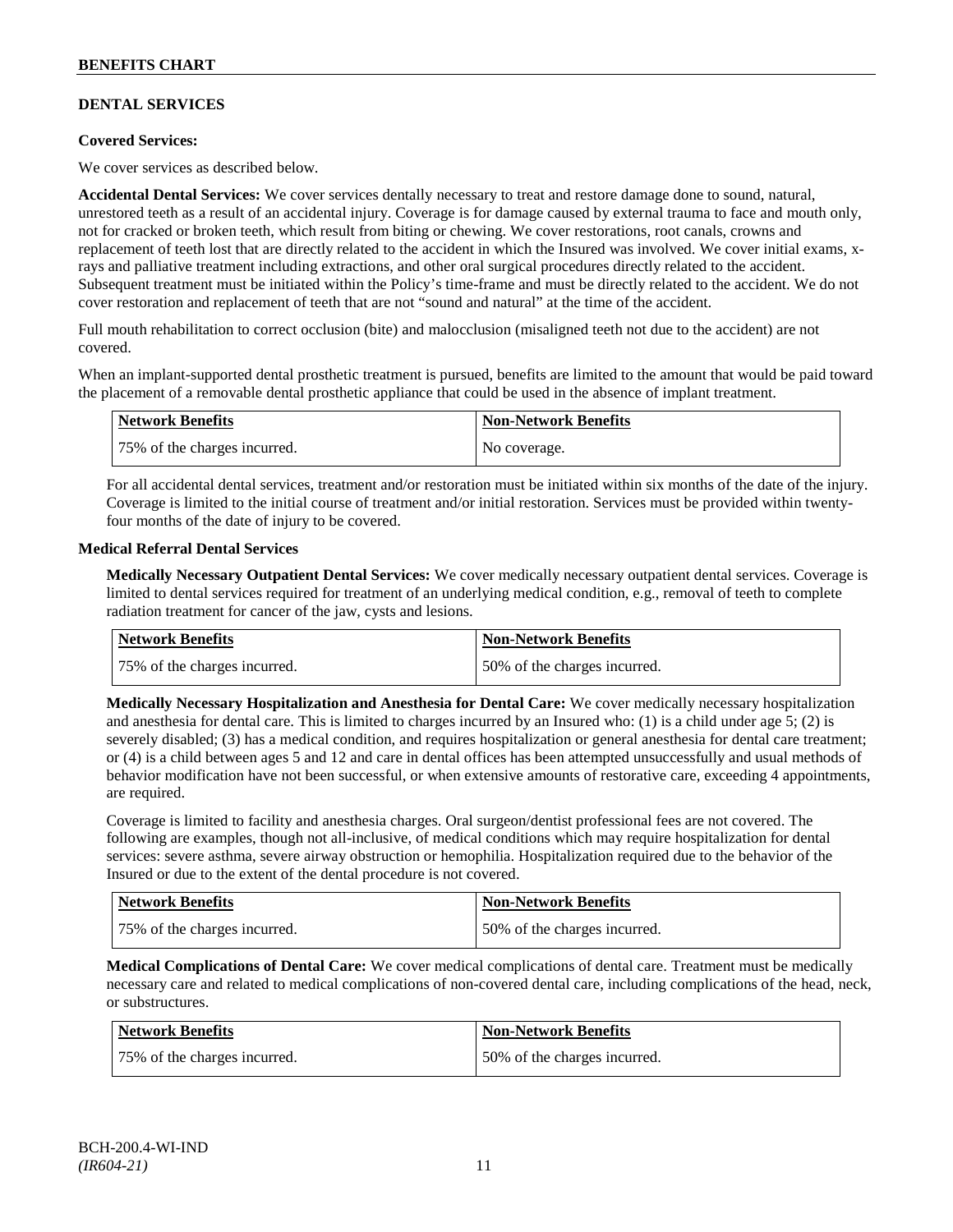**Oral Surgery:** We cover oral surgery. Coverage is limited to treatment of medical conditions requiring oral surgery, such as treatment of oral neoplasm, non-dental cysts, fracture of the jaw, trauma of the mouth and jaw, and any other oral surgery procedures provided as medically necessary dental services.

| Network Benefits             | <b>Non-Network Benefits</b>  |
|------------------------------|------------------------------|
| 75% of the charges incurred. | 50% of the charges incurred. |

**Treatment of Cleft Lip and Cleft Palate:** We cover treatment of cleft lip and cleft palate of a dependent child, including orthodontic treatment and oral surgery directly related to the cleft. Dental services which are not required for the treatment of cleft lip or cleft palate are not covered. If a dependent child covered under your Policy is also covered under a dental plan which includes orthodontic services, that dental plan shall be considered primary for the necessary orthodontic services. Oral appliances are subject to the same copayment, conditions and limitations as durable medical equipment.

| <b>Network Benefits</b>                               | <b>Non-Network Benefits</b>                           |
|-------------------------------------------------------|-------------------------------------------------------|
| Coverage level is same as corresponding Network       | Coverage level is same as corresponding Non-Network   |
| Benefits, depending on type of service provided, such | Benefits, depending on type of service provided, such |
| as Office Visits for Illness or Injury, Inpatient or  | as Office Visits for Illness or Injury, Inpatient or  |
| Outpatient Hospital Services.                         | <b>Outpatient Hospital Services.</b>                  |

**Treatment of Temporomandibular Disorder (TMD) and Craniomandibular Disorder (CMD):** We cover diagnostic procedures, surgical treatment and non-surgical treatment (including intraoral splint therapy devices) for temporomandibular disorder (TMD) and craniomandibular disorder (CMD), which is medically necessary care. Dental services which are not required to directly treat TMD or CMD are not covered.

| <b>Network Benefits</b>      | <b>Non-Network Benefits</b>  |
|------------------------------|------------------------------|
| 75% of the charges incurred. | 50% of the charges incurred. |

# **Not Covered:**

- Dental treatment, procedures or services not listed in this Benefits Chart.
- Accident-related dental services if treatment is: (1) provided to teeth which are not sound and natural; (2) to teeth which have been restored; (3) initiated beyond six months from the date of the injury; (4) received beyond the initial treatment or restoration; or (5) received beyond twenty-four months from the date of injury.
- Accident-related dental services by a Non-Network provider.
- Oral surgery to remove wisdom teeth.
- Orthognathic treatment or procedures and all related services.
- See "Services Not Covered" in your Policy.

# **DIAGNOSTIC IMAGING SERVICES**

# **Covered Services:**

We cover diagnostic imaging, when ordered by a provider and provided in a clinic or outpatient hospital facility.

For Network Benefits, non-emergent, scheduled outpatient Magnetic Resonance Imaging (MRI) and Computed Tomography (CT) must be provided at a designated facility. Your physician or facility will obtain or verify prior authorization for these services, as needed.

We cover services provided in a clinic or outpatient hospital facility. To see the benefit level for inpatient hospital or skilled nursing facility services, see benefits under Inpatient Hospital and Skilled Nursing Facility Services.

# **Outpatient Magnetic Resonance Imaging (MRI) and Computed Tomography (CT)**

| <b>Network Benefits</b>      | <b>Non-Network Benefits</b>  |
|------------------------------|------------------------------|
| 75% of the charges incurred. | 50% of the charges incurred. |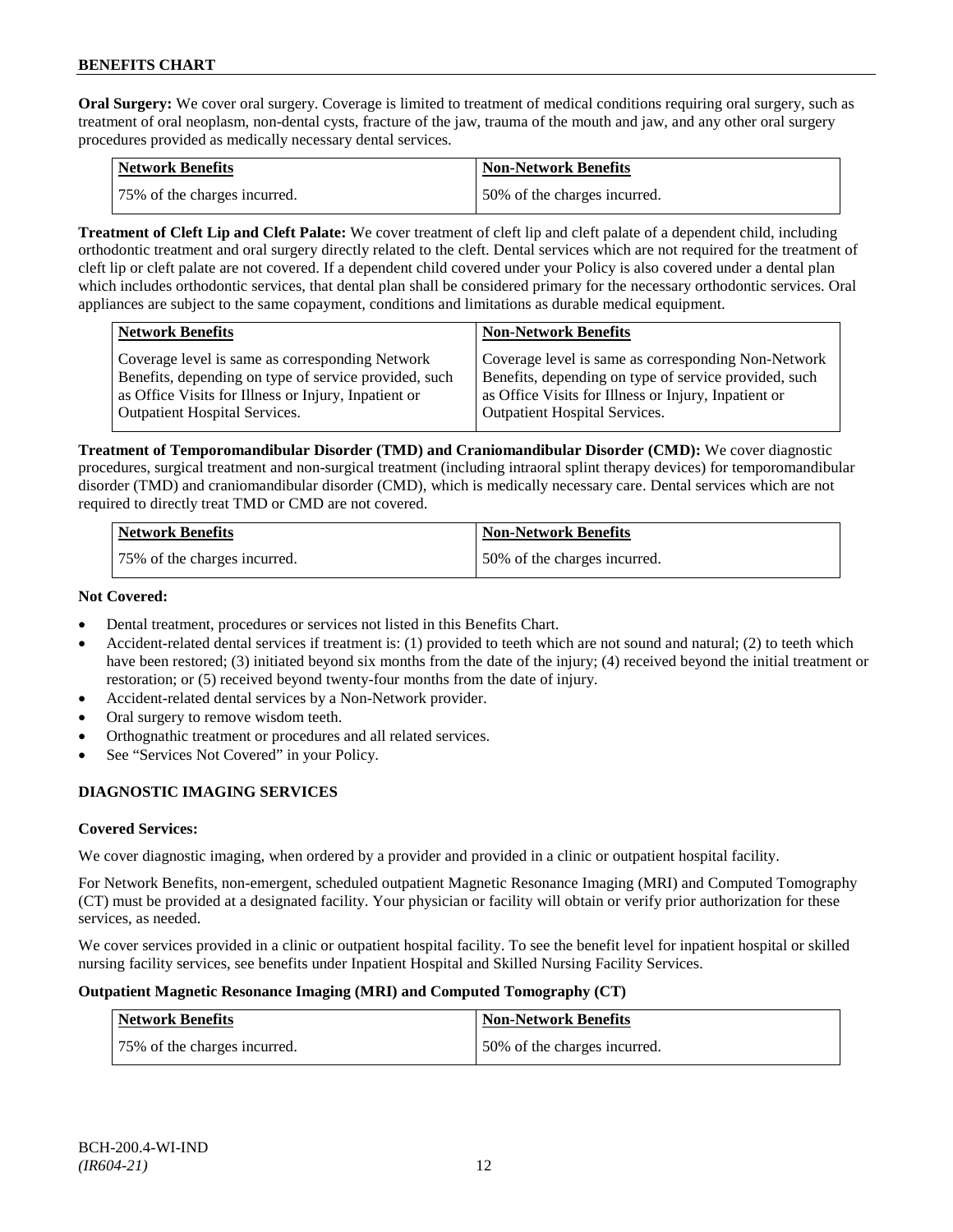#### **All Other Outpatient Diagnostic Imaging Services**

#### **Services for Illness or Injury**

| Network Benefits             | <b>Non-Network Benefits</b>  |
|------------------------------|------------------------------|
| 75% of the charges incurred. | 50% of the charges incurred. |

#### **Preventive Services (MRI/CT procedures are not considered preventive)**

Diagnostic imaging services associated with preventive services are covered at the benefit level shown in the "Preventive Services" section of this Benefits Chart.

### **Not Covered:**

See "Services Not Covered" in your Policy.

# **DURABLE MEDICAL EQUIPMENT, PROSTHETICS, ORTHOTICS AND SUPPLIES**

### **Covered Services:**

We cover equipment and services, as described below.

We cover durable medical equipment and services, prosthetics, orthotics, and supplies, subject to the limitations below, including certain disposable supplies, enteral feedings and the following diabetic supplies and equipment: glucose monitors, insulin pumps limited to the purchase of one pump per year, syringes, blood and urine test strips and other diabetic supplies as deemed medically appropriate and necessary, for Insureds with gestational, Type I or Type II diabetes.

We cover external hearing aids, cochlear implants, and related treatment prescribed by a physician or by a licensed audiologist for Insureds under 18 years of age who have hearing loss.

We also cover basic hearing aids for Insureds age 18 or older for the correction of a hearing impairment.

Osseointegrated or bone-anchored hearing aids are only covered for Insureds who have hearing loss that is not correctable by any other procedure.

Hearing aids are limited to one basic, standard hearing aid for each ear every three years.

A basic hearing aid is defined as a hearing device that consists of a microphone, amplifier, volume control, battery and receiver. It does not include upgrades above and beyond the functionality of a basic hearing aid, including, but not limited to, hearing improvements for group settings, background noise, Bluetooth/remote control functionality, or extended warranties. Charges for upgrades above the cost of a basic, standard hearing aid are not covered.

| Network Benefits             | <b>Non-Network Benefits</b>  |
|------------------------------|------------------------------|
| 75% of the charges incurred. | 50% of the charges incurred. |

#### **Special Dietary Treatment for Phenylketonuria (PKU) if it meets our medical coverage criteria**

| <b>Network Benefits</b>      | <b>Non-Network Benefits</b>  |
|------------------------------|------------------------------|
| 75% of the charges incurred. | 50% of the charges incurred. |

#### **Oral Amino Acid Based Elemental Formula if it meets our medical coverage criteria**

| Network Benefits             | <b>Non-Network Benefits</b>  |
|------------------------------|------------------------------|
| 75% of the charges incurred. | 50% of the charges incurred. |

### **Limitations:**

Coverage of durable medical equipment is limited by the following.

- No more than a 90-day supply of diabetic supplies are covered and dispensed at a time.
- Payment will not exceed the cost of an alternate piece of equipment or service that is effective and medically necessary.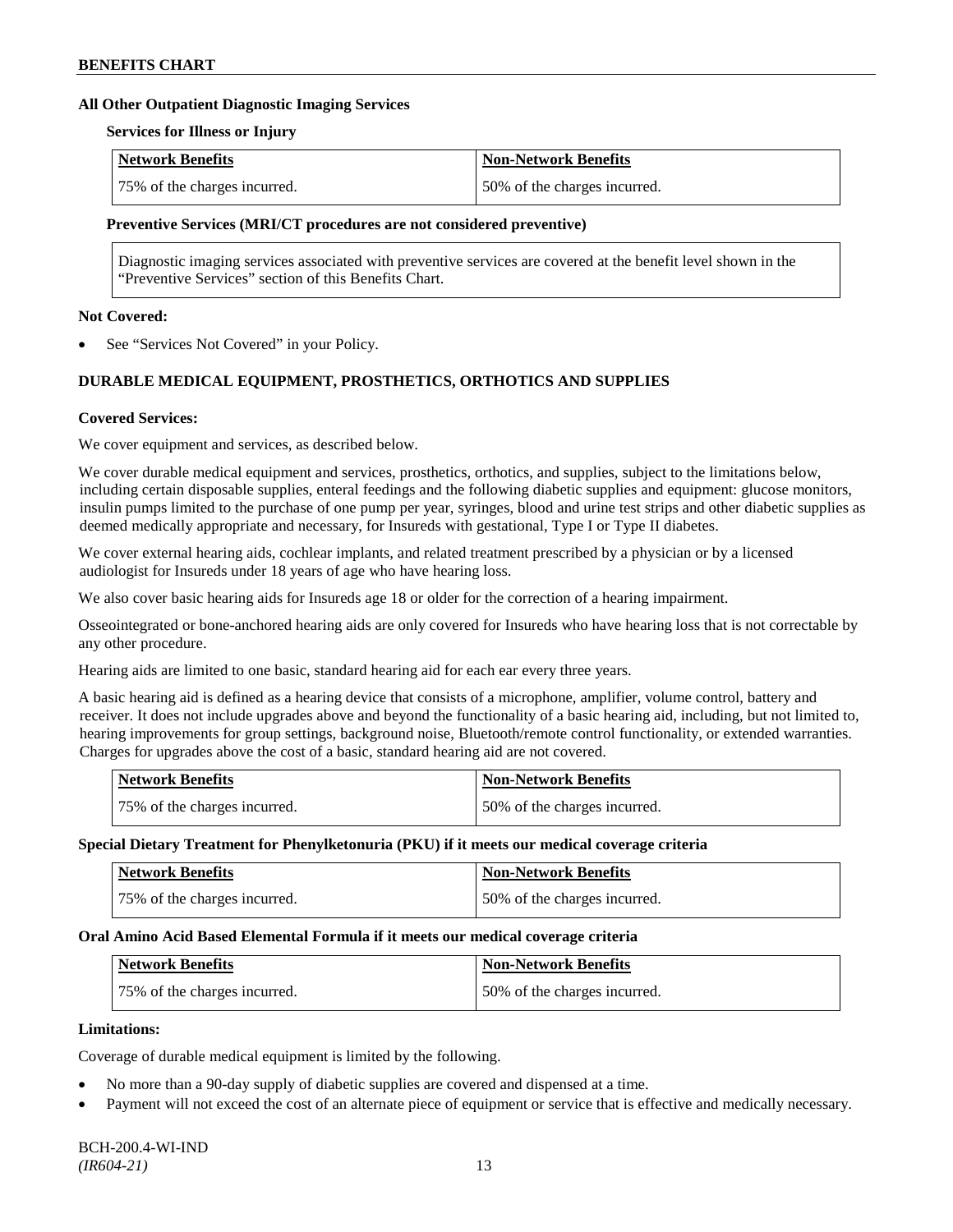# **BENEFITS CHART**

- For prosthetic benefits, other than oral appliances for cleft lip and cleft palate, payment will not exceed the cost of an alternate piece of equipment or service that is effective, medically necessary and enables Insureds to conduct standard activities of daily living.
- We reserve the right to determine if an item will be approved for rental vs. purchase.
- We require that certain diabetic supplies and equipment be purchased at a pharmacy.
- Diabetic supplies and equipment are limited to certain models and brands.
- Durable medical equipment and supplies must be obtained from or repaired by approved vendors.
- Covered services and supplies are based on established medical policies which are subject to periodic review and modification by the medical directors. Our medical policy for diabetic supplies includes information on our required models and brands. These medical policies (medical coverage criteria) are available by calling Member Services, or logging on to your "*my*HealthPartners" account at [healthpartners.com.](http://www.healthpartners.com/)

# **Not Covered:**

Items which are not eligible for coverage include, but are not limited to:

- Replacement or repair of any covered items, if the items are (i) damaged or destroyed by misuse, abuse or carelessness, (ii) lost; or (iii) stolen.
- Duplicate or similar items.
- Labor and related charges for repair of any covered items which are more than the cost of replacement by an approved vendor.
- Sales tax, mailing, delivery charges, service call charges.
- Items which are primarily educational in nature or for hygiene, vocation, comfort, convenience or recreation.
- Communication aids or devices: equipment to create, replace or augment communication abilities including, but not limited to, speech processors, receivers, communication boards, or computer or electronic assisted communication.
- Implantable and osseointegrated or bone-anchored hearing aids and their fitting, except as specifically described in this Benefits Chart. This exclusion does not apply to cochlear implants.
- Eyeglasses, contact lenses and their fitting, measurement and adjustment, except as specifically described in this Benefits Chart.
- Hair prostheses (wigs).
- Household equipment which primarily has customary uses other than medical, such as, but not limited to, exercise cycles, air purifiers, central or unit air conditioners, water purifiers, non-allergenic pillows, mattresses or waterbeds.
- Household fixtures including, but not limited to, escalators or elevators, ramps, swimming pools and saunas.
- Modifications to the structure of the home including, but not limited to, wiring, plumbing or charges for installation of equipment.
- Vehicle, car or van modifications including, but not limited to, hand brakes, hydraulic lifts and car carrier.
- Rental equipment while owned equipment is being repaired by non-contracted vendors, beyond one month rental of medically necessary equipment.
- Other equipment and supplies, including, but not limited to assistive devices, that we determine are not eligible for coverage.
- See "Services Not Covered" in your Policy.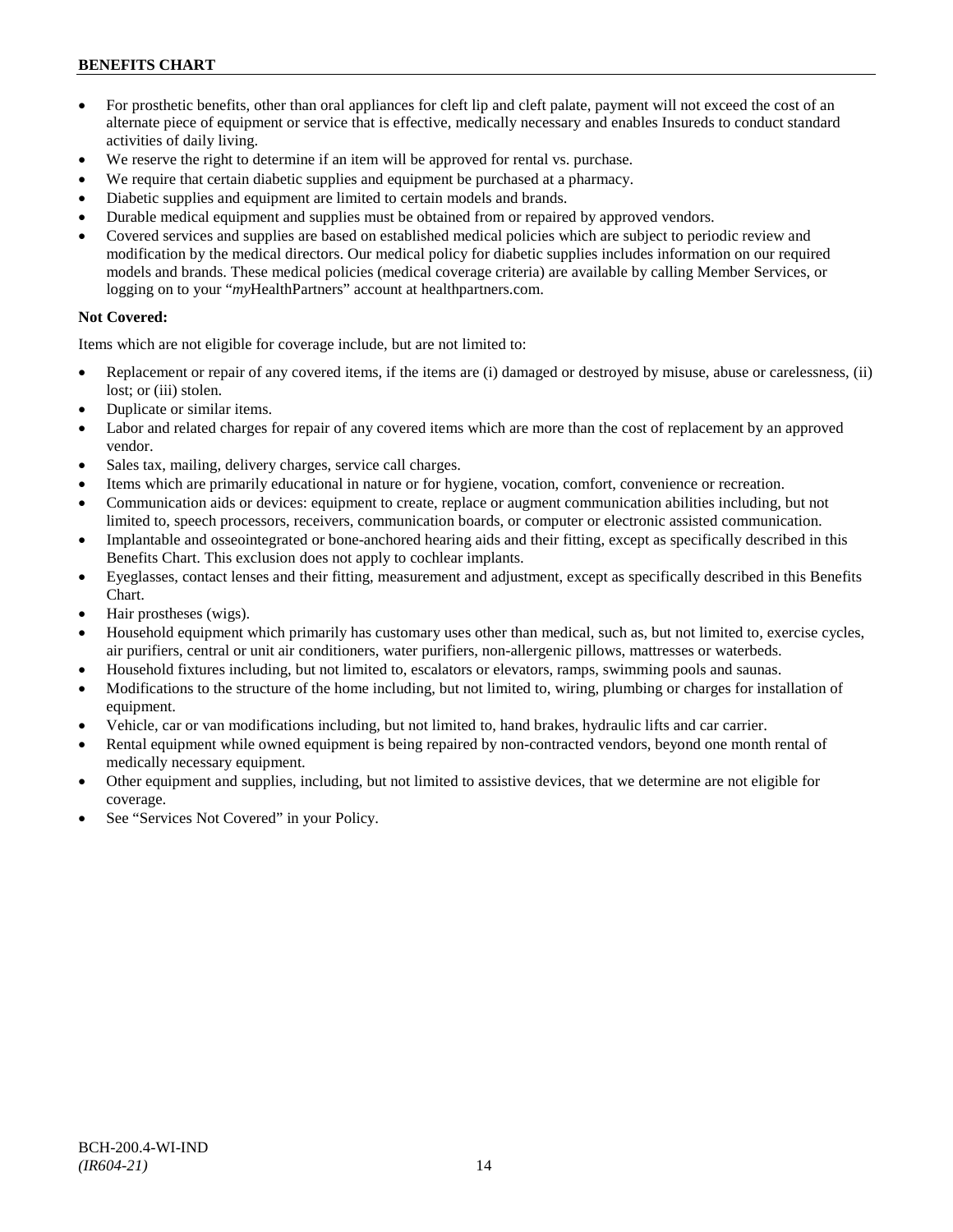# **BENEFITS CHART**

# **EMERGENCY AND URGENTLY NEEDED CARE SERVICES**

### **Covered Services:**

We cover services for emergency care and urgently needed care if the services are otherwise eligible for coverage under your Policy.

**Urgently Needed Care.** These are services to treat an unforeseen illness or injury that:

- are required in order to prevent a serious deterioration in your health, and
- cannot be delayed until the next available clinic or office hours.

| <b>Network Benefits</b>                                                                                                                | <b>Non-Network Benefits</b> |
|----------------------------------------------------------------------------------------------------------------------------------------|-----------------------------|
| 100% of the charges incurred, subject to a copayment of 150% of the charges incurred.<br>\$60 per visit.<br>Deductible does not apply. |                             |

**Emergency Care.** These are services to treat:

- the sudden, unexpected onset of illness or injury which, if left untreated or unattended until the next available clinic or office hours, would result in hospitalization, or
- a condition requiring professional health services immediately necessary to preserve life or stabilize health.

When reviewing claims for coverage of emergency services, our medical director will take into consideration a reasonable layperson's belief that the circumstances required immediate medical care that could not wait until the next working day or next available clinic appointment.

### **Emergency Care in a Hospital Emergency Room, including Professional Services of a Physician**

| <b>Network Benefits</b>       | <b>Non-Network Benefits</b> |
|-------------------------------|-----------------------------|
| 175% of the charges incurred. | See Network Benefits.       |

#### **Inpatient Emergency Care in a Hospital**

| <b>Network Benefits</b>      | <b>Non-Network Benefits</b> |
|------------------------------|-----------------------------|
| 75% of the charges incurred. | See Network Benefits.       |

### **Not Covered:**

See "Services Not Covered" in your Policy.

# **GENE THERAPY**

# **Covered Services:**

We cover gene therapy treatment that meets our current medical coverage criteria.

| <b>Network Benefits</b>                                                                                                                                                                                 | <b>Non-Network Benefits</b> |
|---------------------------------------------------------------------------------------------------------------------------------------------------------------------------------------------------------|-----------------------------|
| Coverage level is same as corresponding Network<br>Benefit, depending on type of service provided, such as<br>Office Visits for Illness or Injury, Inpatient or<br><b>Outpatient Hospital Services.</b> | No coverage.                |

### **Limitations:**

- Gene therapy must be provided by a designated provider.
- Specific types of gene therapy are limited to therapies and conditions specified in our medical coverage criteria.

# **Not Covered:**

See "Services Not Covered" in your Policy.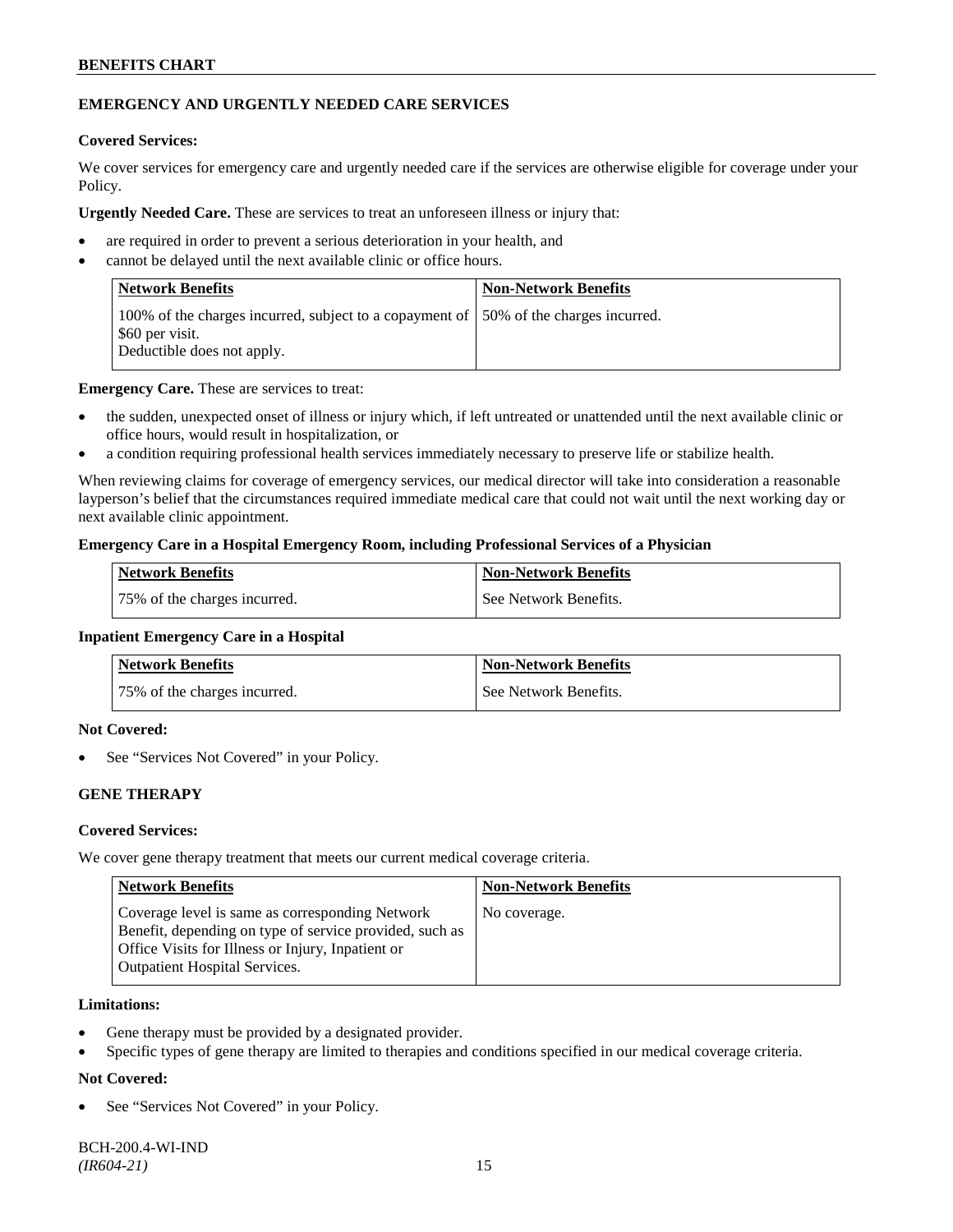# **HEALTH EDUCATION**

### **Covered Services:**

We cover education for preventive services and education for the management of chronic health problems (such as diabetes).

| Network Benefits                                            | <b>Non-Network Benefits</b>  |
|-------------------------------------------------------------|------------------------------|
| 100% of the charges incurred.<br>Deductible does not apply. | 50% of the charges incurred. |

### **Not Covered:**

See "Services Not Covered" in your Policy.

# **HOME-BASED HEALTH ASSESSMENT PROGRAM**

# **Covered Services:**

If you meet our criteria for coverage, you may qualify for our home-based comprehensive health risk assessment program. The program covers a health assessment with a designated nurse practitioner.

| <b>Network Benefits</b>                                     | <b>Non-Network Benefits</b> |
|-------------------------------------------------------------|-----------------------------|
| 100% of the charges incurred.<br>Deductible does not apply. | No coverage.                |

### **Not Covered:**

See "Services Not Covered" in your Policy.

# **HOME HEALTH SERVICES**

# **Covered Services:**

We cover skilled nursing services, physical therapy, occupational therapy, speech therapy, respiratory therapy and other therapeutic services, non-routine prenatal and routine postnatal well child visits (as described in our medical coverage criteria), phototherapy services for newborns, home health aide services and other eligible home health services when provided in your home, if you are homebound (i.e., unable to leave home without considerable effort due to a medical condition). Lack of transportation does not constitute homebound status. For phototherapy services for newborns and high risk prenatal services, supplies and equipment are included.

We cover total parenteral nutrition/intravenous ("TPN/IV") therapy, equipment, supplies and drugs in connection with IV therapy. IV line care kits are covered under Durable Medical Equipment.

We cover palliative care benefits. Palliative care includes symptom management, education and establishing goals of care. We waive the requirement that you be homebound for a limited number of home visits for palliative care (as shown in this Benefits Chart), if you have a life-threatening, non-curable condition which has a prognosis of survival of two years or less. Additional palliative care visits are eligible under the home health services benefit if you are homebound and meet all other requirements defined in this section.

You do not need to be homebound to receive total parenteral nutrition/intravenous ("TPN/IV") therapy.

Home health services are eligible and covered only when:

- medically necessary; and
- provided as rehabilitative care, terminal care or maternity care; and
- ordered by a physician, and included in the written home care plan.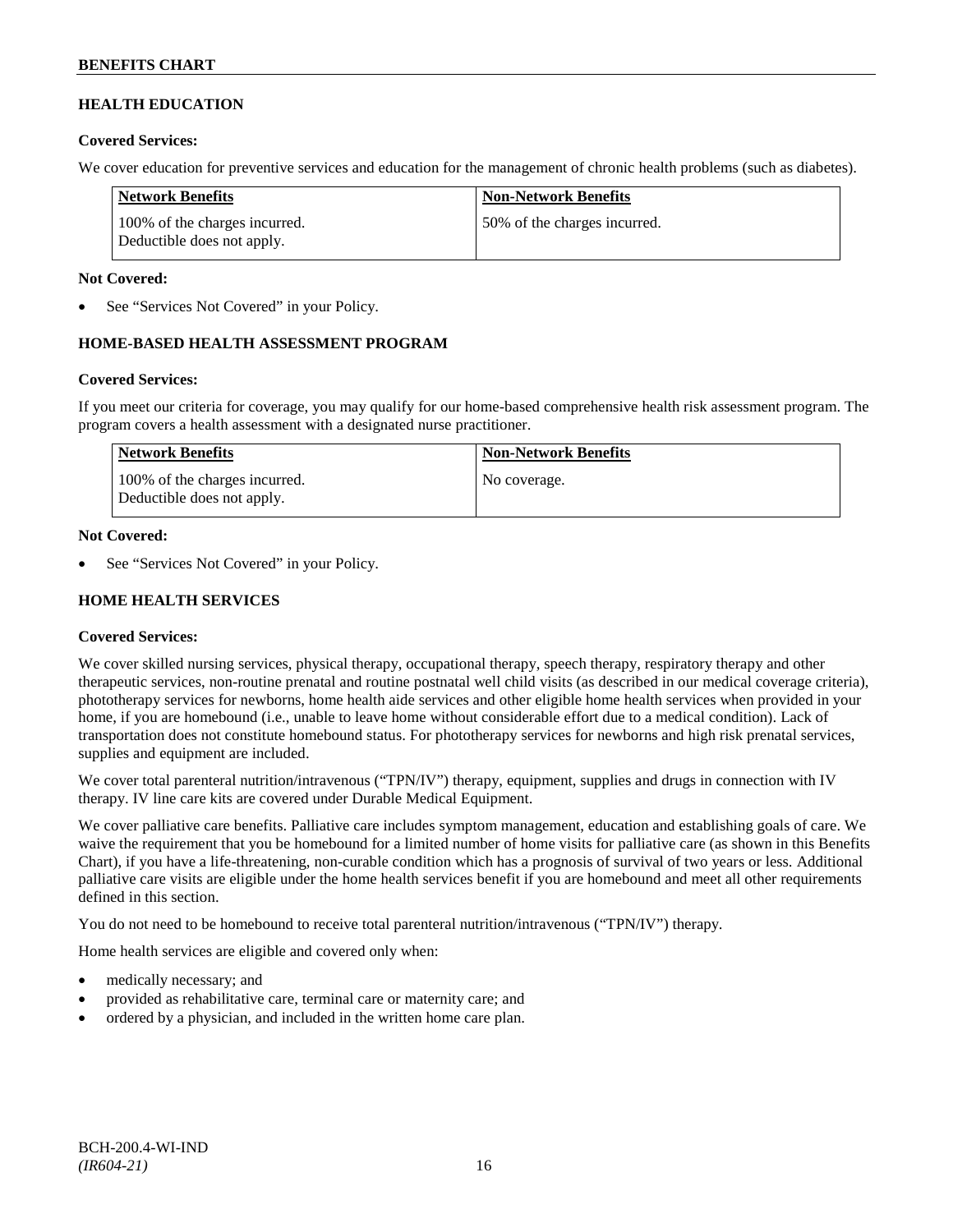**Physical therapy, occupational therapy, speech therapy, respiratory therapy, home health aide services and palliative Care**

# **Primary Care Providers**

| <b>Network Benefits</b>                                                                                     | <b>Non-Network Benefits</b> |
|-------------------------------------------------------------------------------------------------------------|-----------------------------|
| 100% of the charges incurred, subject to your<br>copayment of \$25 per visit.<br>Deductible does not apply. | No coverage.                |

# **Specialty Care Providers**

| <b>Network Benefits</b>                                                                                     | <b>Non-Network Benefits</b> |
|-------------------------------------------------------------------------------------------------------------|-----------------------------|
| 100% of the charges incurred, subject to your<br>copayment of \$60 per visit.<br>Deductible does not apply. | No coverage.                |

If more than one home health visit occurs in a day, a separate copayment applies to each. For example, if an occupational therapist and a physical therapist visit a member in the same day, a separate copayment will be charged for each visit.

# **TPN/IV Therapy, Skilled Nursing Services, Non-Routine Prenatal/Postnatal Services and Phototherapy**

| Network Benefits                                            | <b>Non-Network Benefits</b> |
|-------------------------------------------------------------|-----------------------------|
| 100% of the charges incurred.<br>Deductible does not apply. | No coverage.                |

Each 24-hour visit (or shifts up to 24-hour visits) equals one visit and counts toward the Maximum visits for all other services shown below. Any visit that lasts less than 24 hours regardless of the length of the visit, will count as one visit toward the Maximum visits for all other services shown below. All visits must be medically necessary and benefit eligible.

#### **Routine Prenatal/Postnatal Services and Child Health Supervision Services**

| Network Benefits                                            | <b>Non-Network Benefits</b>  |
|-------------------------------------------------------------|------------------------------|
| 100% of the charges incurred.<br>Deductible does not apply. | 50% of the charges incurred. |

# **Maximum Visits for Palliative Care:**

| Network Benefits                                                                                                                               | <b>Non-Network Benefits</b> |
|------------------------------------------------------------------------------------------------------------------------------------------------|-----------------------------|
| If you are eligible to receive palliative care in the home<br>and you are not homebound, there is a maximum of 12<br>visits per calendar year. | No coverage.                |

#### **Maximum Visits for All Services Other Than Palliative Care:**

| Network Benefits             | <b>Non-Network Benefits</b> |
|------------------------------|-----------------------------|
| 60 visits per calendar year. | No coverage.                |

The routine postnatal well child visits do not count toward the visit limit.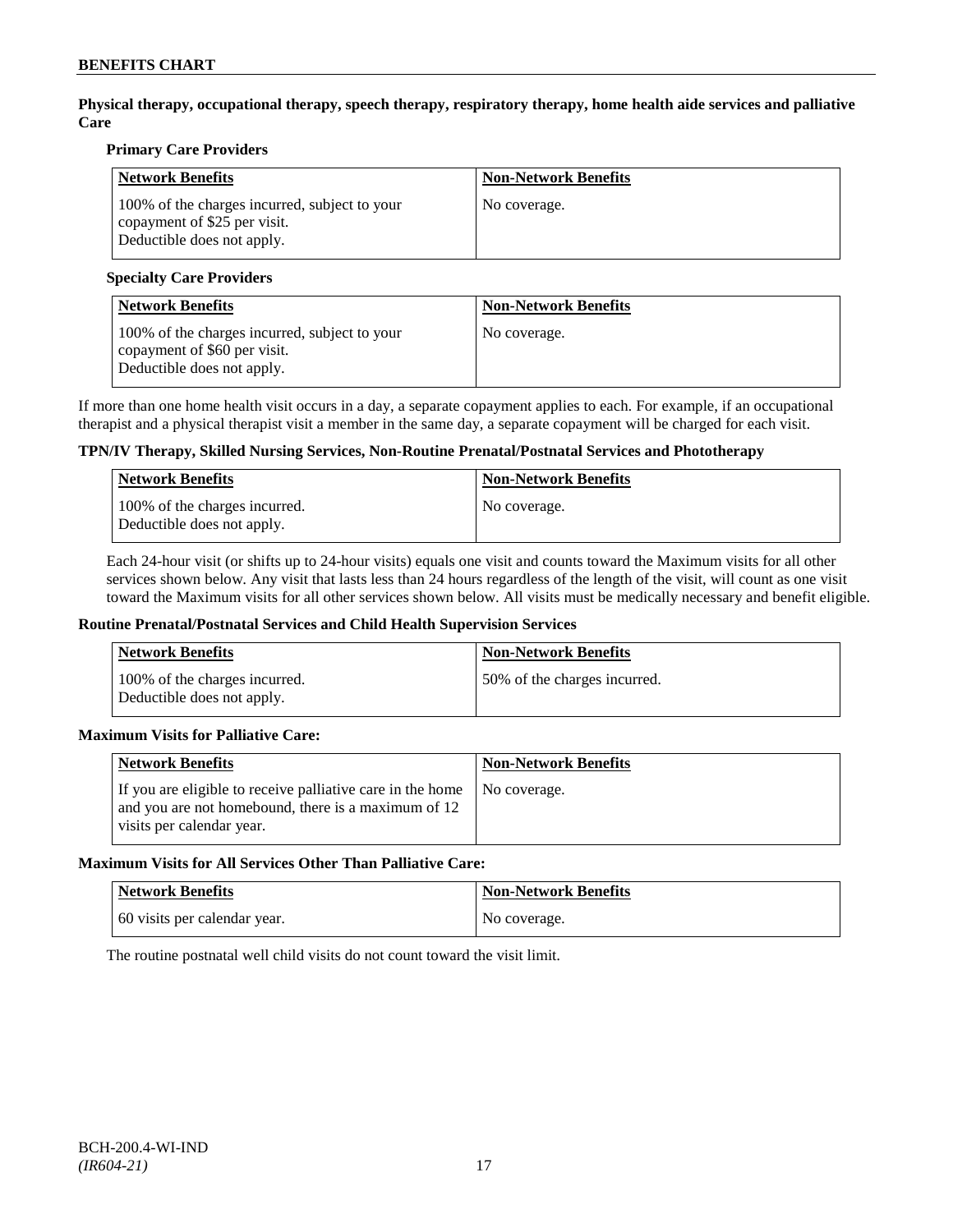# **Limitations:**

- Home health services are not provided as a substitute for a primary caregiver in the home or as relief (respite) for a primary caregiver in the home. We will not reimburse family members or residents in your home for the above services.
- A service shall not be considered a skilled nursing service merely because it is performed by, or under the direct supervision of, a licensed nurse. Where a service (such as tracheotomy suctioning or ventilator monitoring) or like services, can be safely and effectively performed by a non-medical person (or self-administered), without the direct supervision of, a licensed nurse, the service shall not be regarded as a skilled nursing service, whether or not a skilled nurse actually provides the service. The unavailability of a competent person to provide a non-skilled service shall not make it a skilled service when a skilled nurse provides it. Only the skilled nursing component of so-called "blended" services (i.e. services which include skilled and non-skilled components) are covered under this Benefits Chart.

# **Not Covered:**

- Home Health Services by a Non-Network provider.
- Financial or legal counseling services.
- Housekeeping or meal services in your home.
- Private duty nursing services.
- Services provided by a family member or enrollee, or a resident in the enrollee's home.
- Vocational rehabilitation and recreational or educational therapy. Recreation therapy is therapy provided solely for the purpose of recreation, including, but not limited to: (a) requests for physical therapy or occupational therapy to improve athletic ability, and (b) braces or guards to prevent sports injuries.
- See "Services Not Covered" in your Policy.

# **HOME HOSPICE SERVICES**

# **Applicable Definitions:**

**Part-time.** This is up to two hours of service per day, more than two hours is considered continuous care.

**Continuous Care.** This is from two to twelve hours of service per day provided by a registered nurse, licensed practical nurse, or home health aide, during a period of crisis in order to maintain a terminally ill patient at home.

**Appropriate Facility.** This is a nursing home, hospice residence, or other inpatient facility.

**Custodial Care Related to Hospice Services.** This means providing assistance in the activities of daily living and the care needed by a terminally ill patient which can be provided by primary caregiver (i.e., family member or friend) who is responsible for the patient's home care.

# **Covered Services:**

**Home Hospice Program:** We cover the services described below if you are terminally ill and accepted as a home hospice program participant. You must meet the eligibility requirements of the program, and elect to receive services through the home hospice program. The services will be provided in your home, with inpatient care available when medically necessary as described below. If you elect to receive hospice services, you do so in lieu of curative treatment for your terminal illness for the period you are enrolled in the home hospice program.

**Eligibility:** In order to be eligible to be enrolled in the home hospice program, you must: (1) be a terminally ill patient (prognosis of six months or less); (2) have chosen a palliative treatment focus (i.e., emphasizing comfort and supportive services rather than treatment attempting to cure the disease or condition); and (3) continue to meet the terminally ill prognosis as reviewed by our medical director or his or her designee over the course of care. You may withdraw from the home hospice program at any time.

**Eligible Services:** Hospice services include the following services provided in accordance with an approved hospice treatment plan:

- Home Health Services:
	- o Part-time care provided in your home by an interdisciplinary hospice team (which may include a physician, nurse, social worker, and spiritual counselor) and medically necessary home health services are covered.
	- o One or more periods of continuous care in your home or in a setting which provides day care for pain or symptom management, when medically necessary, will be covered.
- Inpatient Services: We cover medically necessary inpatient services.

BCH-200.4-WI-IND *(IR604-21)* 18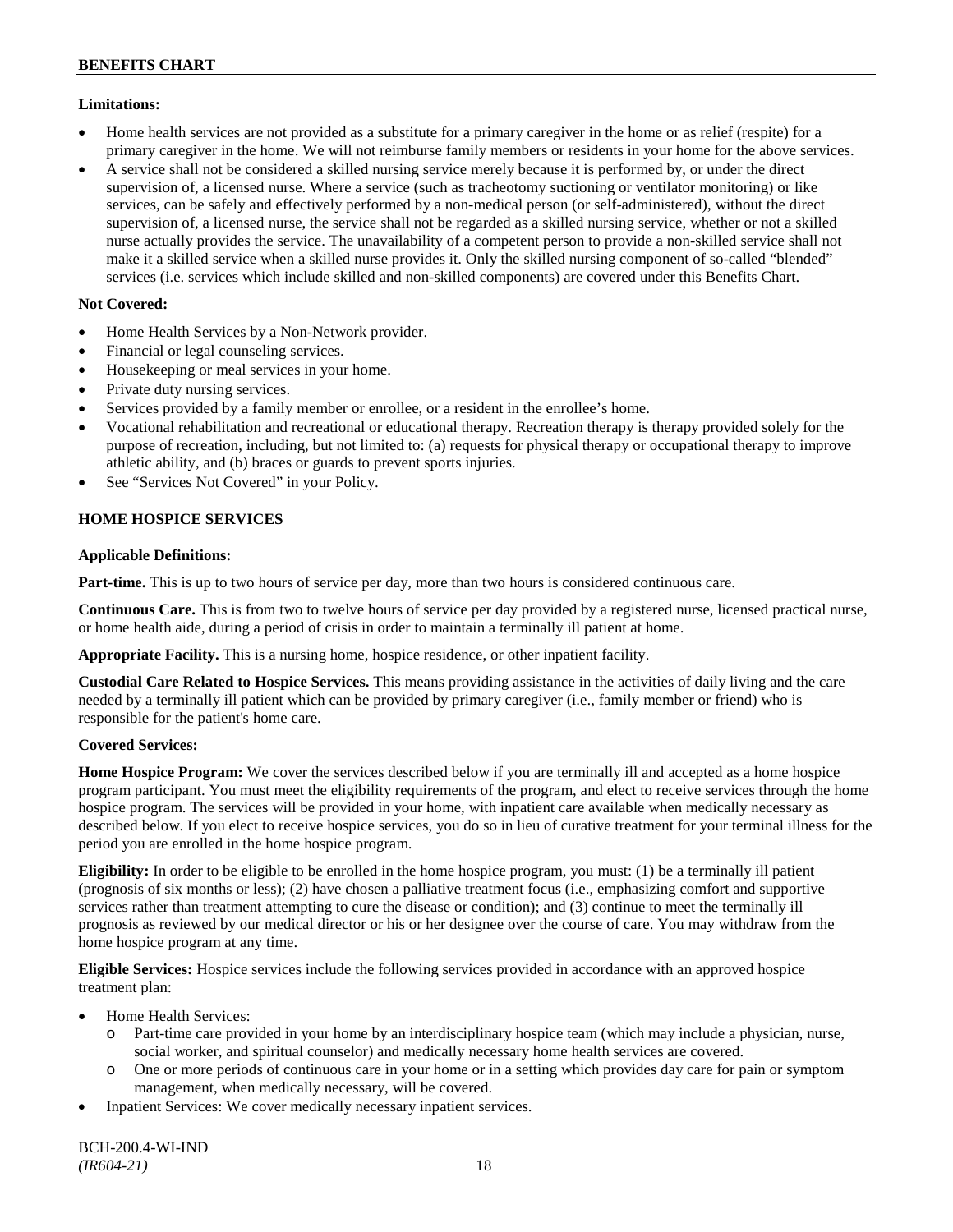# **BENEFITS CHART**

- Other Services:
	- o Respite care is covered for care in your home or in an appropriate facility, to give your primary caregivers (i.e., family members or friends) rest and/or relief when necessary in order to maintain a terminally ill patient at home*.*
	- o Medically necessary medications for pain and symptom management.
	- o Semi-electric hospital beds and other durable medical equipment are covered.
	- o Emergency and non-emergency care is covered.

| <b>Network Benefits</b>      | <b>Non-Network Benefits</b> |
|------------------------------|-----------------------------|
| 75% of the charges incurred. | No coverage.                |

Respite care is limited to 5 days per episode, and respite care and continuous care combined are limited to 30 days.

# **Not Covered:**

- Home Hospice Services by a Non-Network provider.
- Financial or legal counseling services.
- Housekeeping or meal services in your home.
- Custodial or maintenance care related to hospice services, whether provided in the home or in a nursing home.
- Any service not specifically described as covered services under this home hospice services benefits.
- Any services provided by members of your family or residents in your home.
- See "Services Not Covered" in your Policy.

# **HOSPITAL AND SKILLED NURSING FACILITY SERVICES**

# **Covered Services:**

We cover services as described below.

# **Medical or Surgical Hospital Services**

**Inpatient Hospital Services:** We cover the following medical or surgical services, for the treatment of acute illness or injury, which require the level of care only provided in an acute care facility. These services must be authorized by a physician.

Inpatient hospital services include: room and board; the use of operating or maternity delivery rooms; intensive care facilities; newborn nursery facilities; general nursing care, anesthesia, laboratory and diagnostic imaging services, radiation therapy, physical therapy, prescription drugs or other medications administered during treatment, blood and blood products (unless replaced), and blood derivatives, and other diagnostic or treatment related hospital services; physician and other professional medical and surgical services provided while in the hospital, including gender reassignment surgery that meets medical coverage criteria.

We cover, following a vaginal delivery, a minimum of 48 hours of inpatient care for the mother and newborn child. We cover, following a caesarean section delivery, a minimum of 96 hours of inpatient care for the mother and newborn child.

Health insurance issuers generally may not, under Federal law, restrict benefits for any hospital length of stay in connection with childbirth for the mother of newborn child to less than 48 hours following a vaginal delivery, or less than 96 hours following a caesarean section. However, Federal law generally does not prohibit the mother's or newborn's attending provider, after consulting with the mother, from discharging the mother or her newborn earlier than 48 hours (or 96 hours as applicable). In any case plans and issuers may not, under Federal law, require that a provider obtain authorization from the plan or the insurance issuer for prescribing a length of stay not in excess of 48 hours (or 96 hours).

| Network Benefits             | <b>Non-Network Benefits</b>   |
|------------------------------|-------------------------------|
| 75% of the charges incurred. | 150% of the charges incurred. |

Each Insured's admission or confinement, including that of a newborn child, is separate and distinct from the admission or confinement of any other Insured.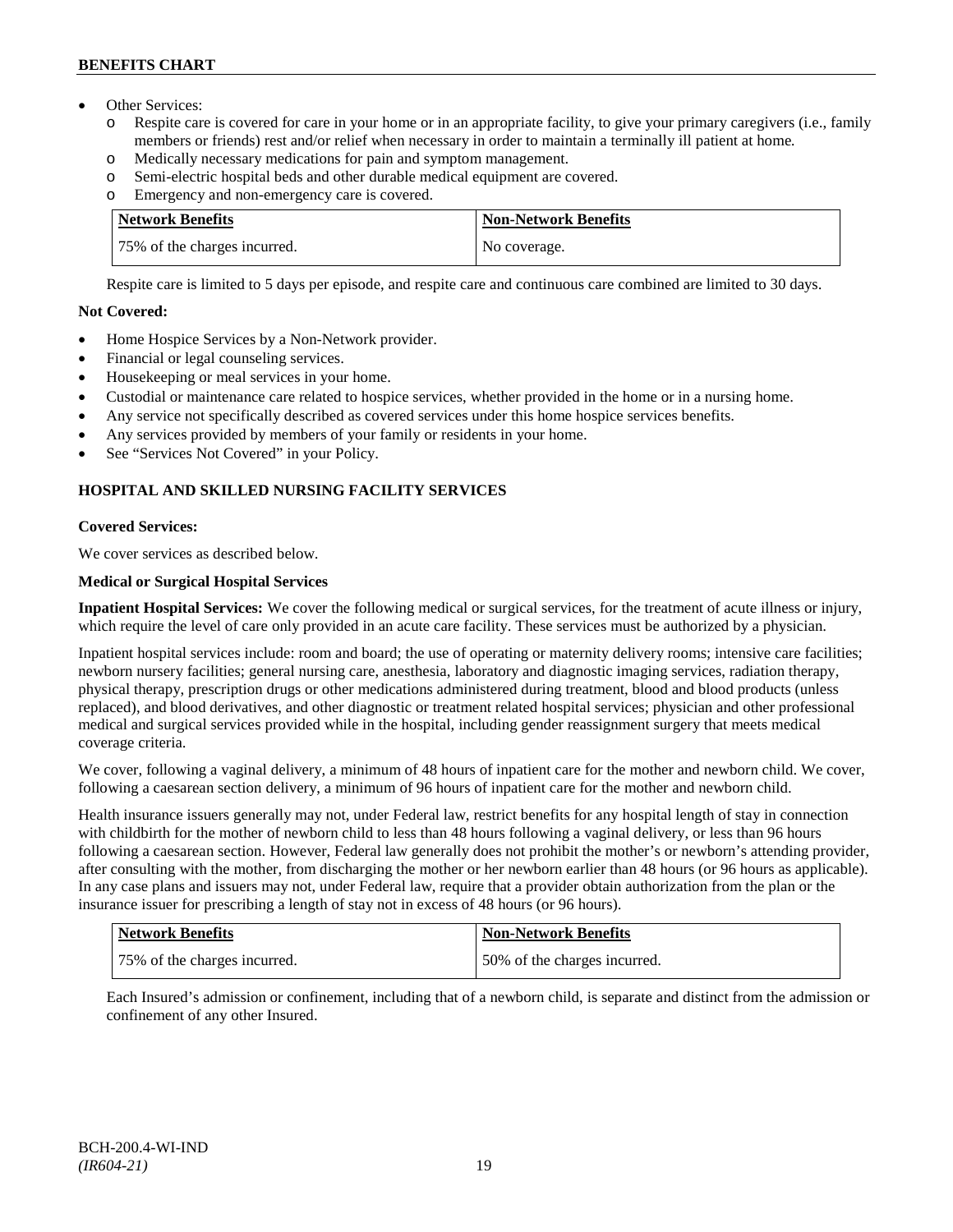**Outpatient Hospital, Ambulatory Care or Surgical Facility Services:** We cover the following medical and surgical services, for diagnosis or treatment of illness or injury on an outpatient basis. These services must be authorized by a physician.

Outpatient services include: use of operating rooms, maternity delivery rooms or other outpatient departments, rooms or facilities; and the following outpatient services: general nursing care, anesthesia, laboratory and diagnostic imaging services, radiation therapy, physical therapy, drugs administered during treatment, blood and blood products (unless replaced), and blood derivatives, and other diagnostic or treatment related outpatient services; physician and other professional medical and surgical services provided while an outpatient, including colonoscopies (starting at age 50, or under age 50 for people at high risk of colorectal cancer), and gender reassignment surgery that meets medical coverage criteria.

For Network Benefits, non-emergent, scheduled outpatient Magnetic Resonance Imaging (MRI) and Computed Tomography (CT) must be provided at a designated facility. Your physician or facility will obtain or verify prior authorization for these services, as needed.

To see the benefit level for diagnostic imaging services, laboratory services and physical therapy, see benefits under Diagnostic Imaging Services, Laboratory Services and Physical Therapy in this Benefits Chart.

| <b>Network Benefits</b>      | Non-Network Benefits         |
|------------------------------|------------------------------|
| 75% of the charges incurred. | 50% of the charges incurred. |

**Skilled Nursing Facility Care:** We cover room and board, daily skilled nursing and related ancillary services for post-acute treatment and rehabilitative care of illness or injury that meets medical coverage criteria.

| <b>Network Benefits</b>                      | <b>Non-Network Benefits</b>                  |
|----------------------------------------------|----------------------------------------------|
| 75% of the charges incurred.                 | 50% of the charges incurred.                 |
| Limited to a 30 day maximum per confinement. | Limited to a 30 day maximum per confinement. |

Each day of services provided under the Network Benefits and Non-Network Benefits, combined, applies toward the maximum shown above.

# **Not Covered:**

- Services for items for personal convenience, such as television rental, are not covered.
- See "Services Not Covered" in your Policy.

# **INFERTILITY SERVICES**

# **Covered Services:**

We cover the diagnosis of infertility. These services include diagnostic procedures and tests provided in connection with an infertility evaluation, office visits and consultations to diagnose infertility.

| <b>Network Benefits</b>                                                                                                                | <b>Non-Network Benefits</b> |
|----------------------------------------------------------------------------------------------------------------------------------------|-----------------------------|
| 100% of the charges incurred, subject to a copayment of 150% of the charges incurred.<br>\$60 per visit.<br>Deductible does not apply. |                             |

Coverage is limited to office visits and consultations to diagnose infertility. Treatment is not covered.

# **Not Covered:**

- Treatment of infertility, including, but not limited to, office visits, laboratory, diagnostic imaging services, and drugs for the treatment of infertility; assisted reproduction, including, but not limited to gamete intrafallopian tube transfer (GIFT), zygote intrafallopian tube transfer (ZIFT), intracytoplasmic sperm injection (ICSI), and/or in-vitro fertilization (IVF), and all charges associated with such procedures; reversal of sterilization; artificial insemination; and sperm, ova or embryo acquisition, retrieval or storage; however, we do cover office visits and consultations to diagnose infertility.
- Services related to the establishment of surrogate pregnancy and fees for a surrogate.
- See "Services Not Covered" in your Policy.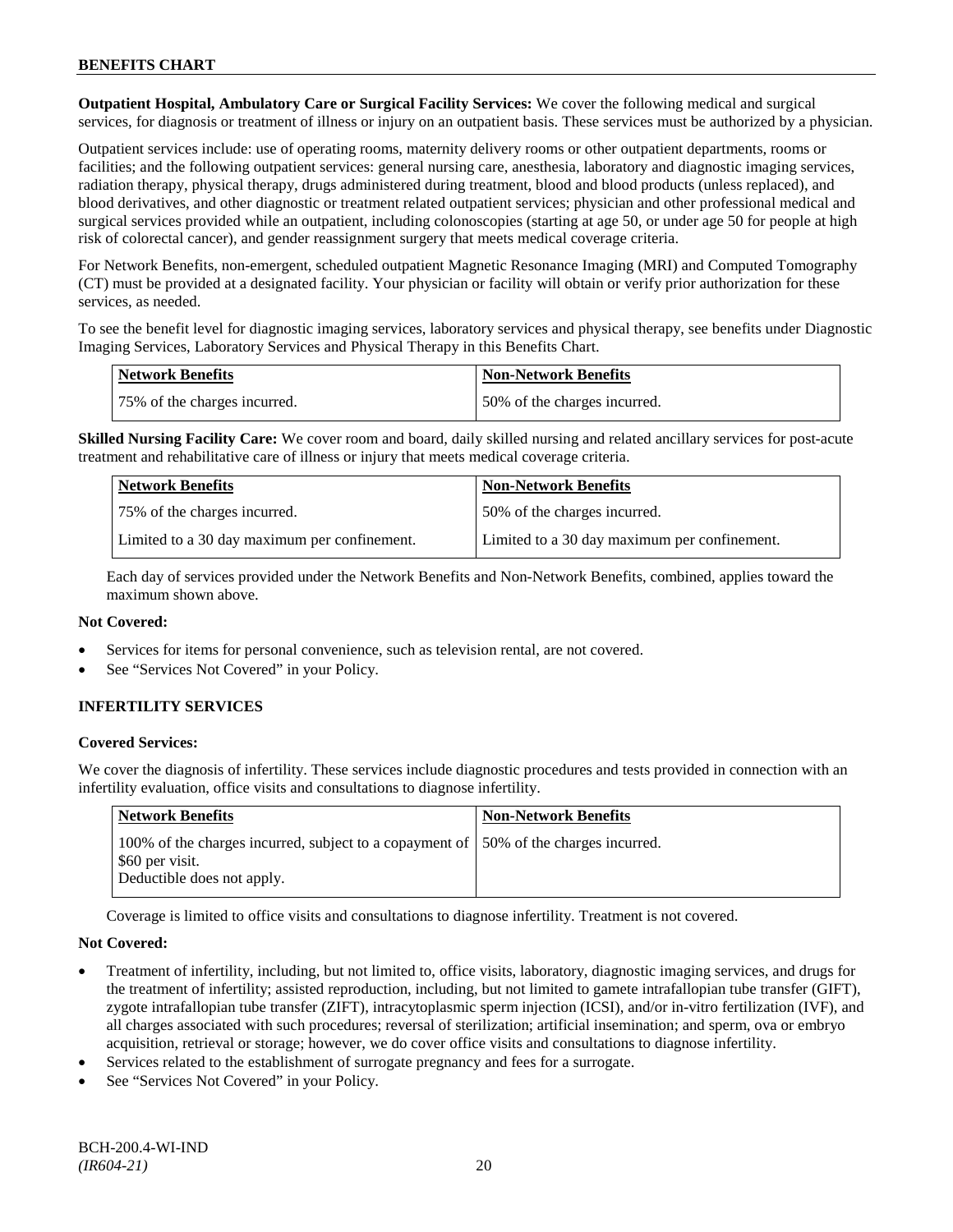# **LABORATORY SERVICES**

### **Covered Services:**

We cover laboratory tests when ordered by a provider and provided in a clinic or outpatient hospital facility. This includes blood tests to detect lead exposure in children between the ages of 6 months and 72 months.

To see the benefit level for inpatient hospital or skilled nursing facility services, see benefits under Inpatient Hospital and Skilled Nursing Facility Services in this Benefits Chart.

**Prostate-Specific Antigen (PSA) Test Coverage.** We cover prostate cancer screening for men 40 years of age or over who are symptomatic or in a high-risk category and for all men 50 years of age or older. Coverage includes prostate-specific antigen blood test and digital rectal examination.

| Network Benefits                                            | <b>Non-Network Benefits</b>  |
|-------------------------------------------------------------|------------------------------|
| 100% of the charges incurred.<br>Deductible does not apply. | 50% of the charges incurred. |

#### **All other laboratory services**

#### **Services for Illness or Injury**

| <b>Network Benefits</b>                                     | <b>Non-Network Benefits</b>  |
|-------------------------------------------------------------|------------------------------|
| 100% of the charges incurred.<br>Deductible does not apply. | 50% of the charges incurred. |

#### **Preventive Services**

Laboratory services associated with preventive services are covered at the benefit level shown in the "Preventive Services" section of this Benefits Chart.

#### **Not Covered:**

See "Services Not Covered" in your Policy.

# **MASTECTOMY RECONSTRUCTION BENEFIT**

# **Covered Services:**

We cover reconstruction of the breast on which the mastectomy has been performed; surgery and reconstruction of the other breast to produce symmetrical appearance, and prostheses and physical complications of all stages of mastectomy, including lymphedemas.

| <b>Network Benefits</b>                               | <b>Non-Network Benefits</b>                           |
|-------------------------------------------------------|-------------------------------------------------------|
| Coverage level is same as corresponding Network       | Coverage level is same as corresponding Non-Network   |
| Benefits, depending on type of service provided, such | Benefits, depending on type of service provided, such |
| as Office Visits for Illness or Injury, Inpatient or  | as Office Visits for Illness or Injury, Inpatient or  |
| <b>Outpatient Hospital Services.</b>                  | <b>Outpatient Hospital Services.</b>                  |

#### **Not Covered:**

See "Services Not Covered" in your Policy.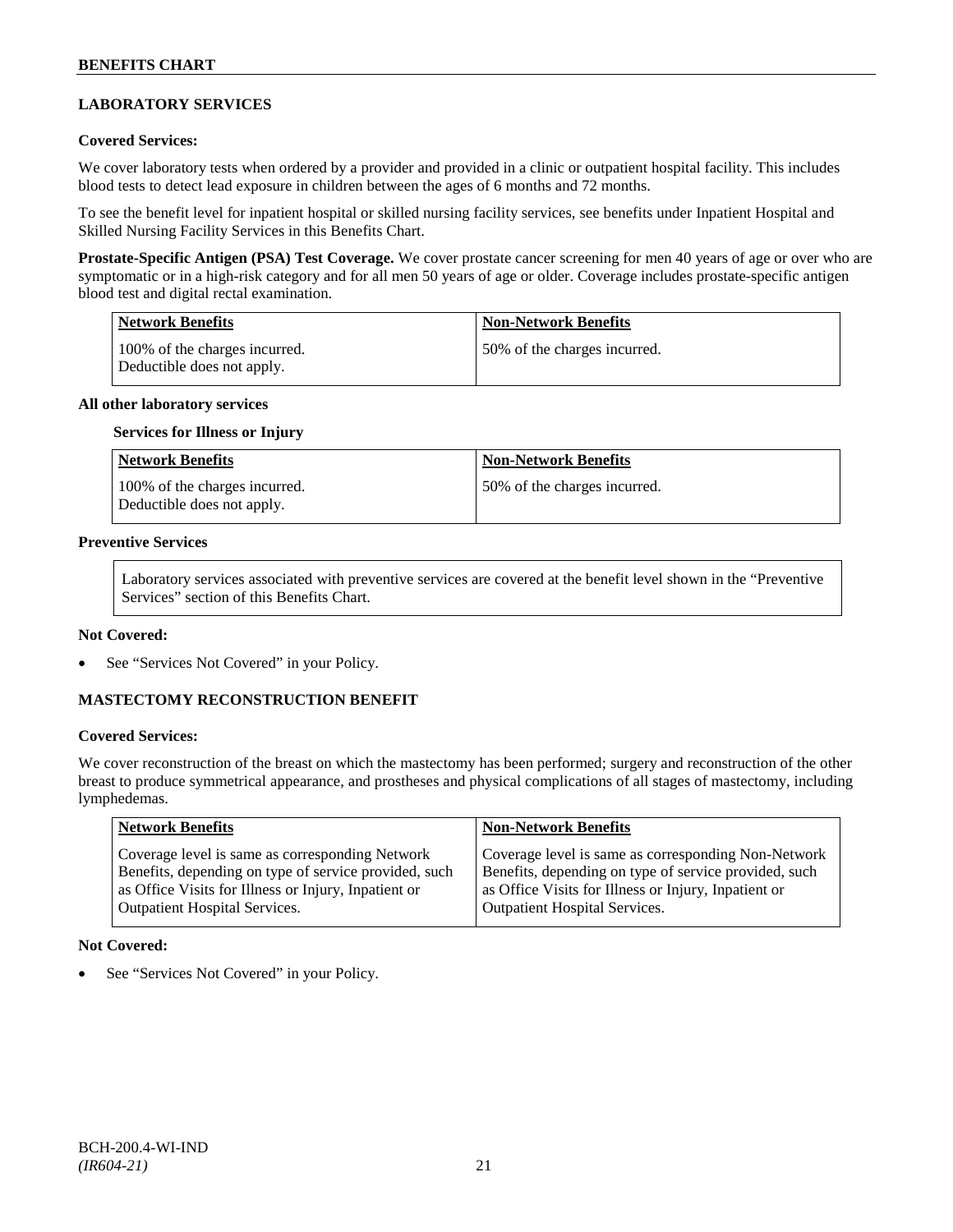# **MEDICATION THERAPY DISEASE MANAGEMENT PROGRAM**

# **Covered Services:**

If you meet our criteria for coverage, you may qualify for our Medication Therapy Disease Management Program.

The program covers consultations with a designated Network pharmacist.

Covered services are based on established medical policies, which are subject to periodic review and modification by the medical directors. These medical policies (medical coverage criteria) are available by calling Member Services, or logging on to your "*my*HealthPartners" account at [healthpartners.com.](http://www.healthpartners.com/)

| <b>Network Benefits</b>                                     | <b>Non-Network Benefits</b> |
|-------------------------------------------------------------|-----------------------------|
| 100% of the charges incurred.<br>Deductible does not apply. | No coverage.                |

### **Not Covered:**

See "Services Not Covered" in your Policy.

# **OFFICE VISITS FOR ILLNESS OR INJURY**

### **Covered Services:**

We cover the following when medically necessary: professional medical and surgical services and related supplies, including biofeedback, of physicians and other health care providers; blood and blood products (unless replaced) and blood derivatives.

We cover diagnosis and treatment of illness or injury to the eyes. Where contact or eye glass lenses are prescribed as medically necessary for the post-operative treatment of cataracts or for the treatment of aphakia, or keratoconus, we cover the initial evaluation, lenses and fitting. Insureds must pay for lens replacement beyond the initial pair.

### **Office visits**

# **Primary Care Providers**

| <b>Network Benefits</b>                                                                                     | <b>Non-Network Benefits</b>  |
|-------------------------------------------------------------------------------------------------------------|------------------------------|
| 100% of the charges incurred, subject to your<br>copayment of \$25 per visit.<br>Deductible does not apply. | 50% of the charges incurred. |

# **Specialty Care Providers**

| <b>Network Benefits</b>                                                                                     | <b>Non-Network Benefits</b>  |
|-------------------------------------------------------------------------------------------------------------|------------------------------|
| 100% of the charges incurred, subject to your<br>copayment of \$60 per visit.<br>Deductible does not apply. | 50% of the charges incurred. |

# **Convenience Clinics**

| <b>Network Benefits</b>                                                                                                               | <b>Non-Network Benefits</b> |
|---------------------------------------------------------------------------------------------------------------------------------------|-----------------------------|
| 100% of the charges incurred, subject to a copayment of 50% of the charges incurred.<br>\$10 per visit.<br>Deductible does not apply. |                             |

#### **Scheduled Telephone Visits**

| Network Benefits                                                                                                                       | <b>Non-Network Benefits</b> |
|----------------------------------------------------------------------------------------------------------------------------------------|-----------------------------|
| 100% of the charges incurred, subject to a copayment of 150% of the charges incurred.<br>\$10 per visit.<br>Deductible does not apply. |                             |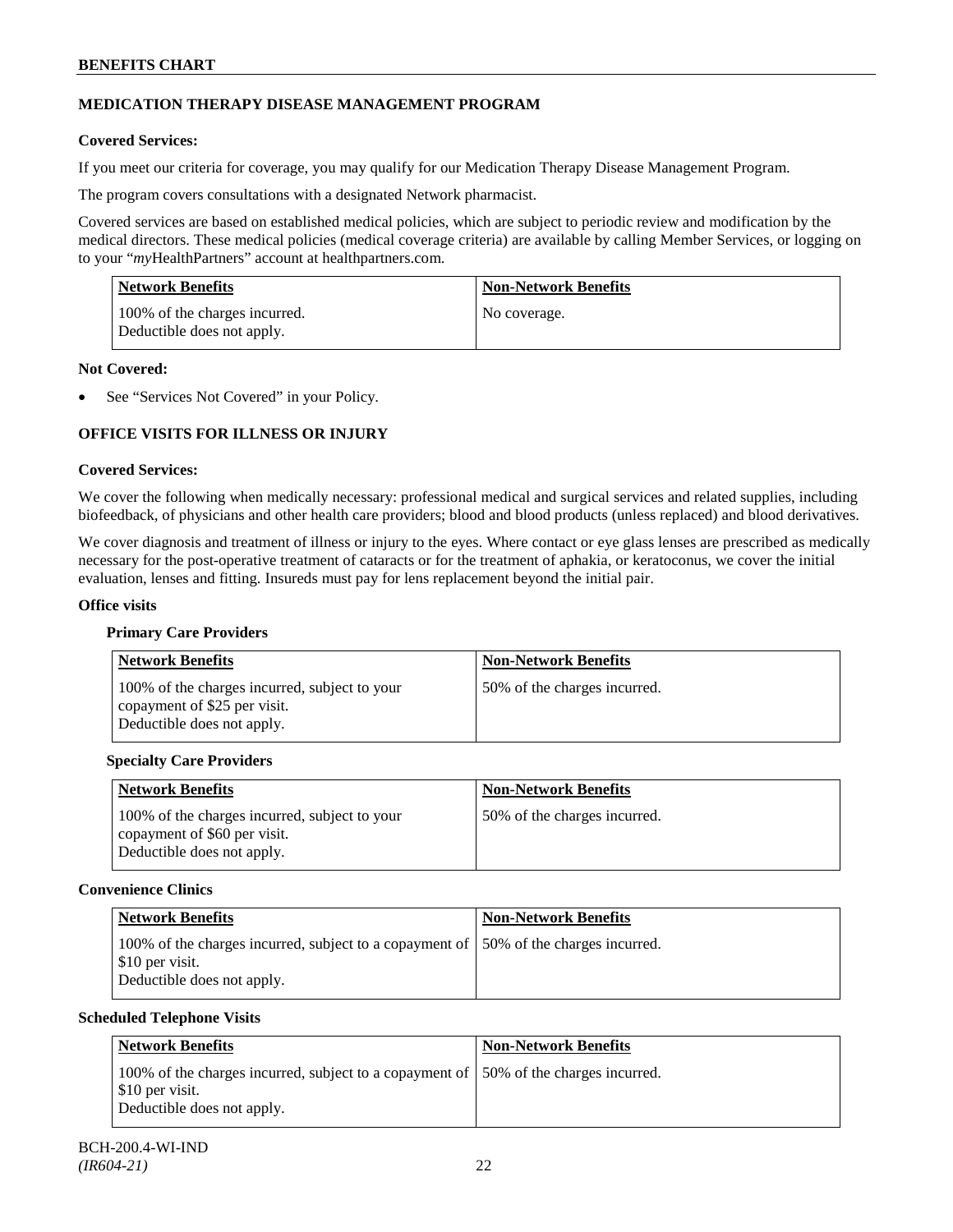# **E-visits**

# **Access to Online Care through virtuwell a[t virtuwell.com](http://www.virtuwell.com/)**

| <b>Network Benefits</b>                                     | <b>Non-Network Benefits</b> |
|-------------------------------------------------------------|-----------------------------|
| 100% of the charges incurred.<br>Deductible does not apply. | No coverage.                |

# **All Other E-visits**

| <b>Network Benefits</b>                                                                                                                | <b>Non-Network Benefits</b> |
|----------------------------------------------------------------------------------------------------------------------------------------|-----------------------------|
| 100% of the charges incurred, subject to a copayment of 150% of the charges incurred.<br>\$10 per visit.<br>Deductible does not apply. |                             |

### **Injections Administered in a Physician's Office, other than immunizations**

### **Allergy Injections**

| <b>Network Benefits</b>                                                                                                                              | <b>Non-Network Benefits</b> |
|------------------------------------------------------------------------------------------------------------------------------------------------------|-----------------------------|
| 100% of the charges incurred, subject to a copayment of 150% of the charges incurred.<br>Select 2 per date of service.<br>Deductible does not apply. |                             |

### **All Other Injections**

| Network Benefits                                                                                                                                | <b>Non-Network Benefits</b> |
|-------------------------------------------------------------------------------------------------------------------------------------------------|-----------------------------|
| 100% of the charges incurred, subject to a copayment of 150% of the charges incurred.<br>\$2 per date of service.<br>Deductible does not apply. |                             |

### **Not Covered:**

- Court ordered treatment, except as described in this Benefits Chart. Any resulting court ordered treatment for mental health services will be subject to the Policy's requirement for medical necessity.
- See "Services Not Covered" in your Policy.

# **PEDIATRIC EYEWEAR**

# **Covered Services:**

We cover pediatric eyewear for children, subject to our medical coverage criteria. Coverage under this provision will continue until the end of the month in which the child turns age 19. We also cover low vision services. These medical policies (medical coverage criteria) are available by calling Member Services, or logging on to your "*my*HealthPartners" account at [healthpartners.com.](http://www.healthpartners.com/)

| <b>Network Benefits</b>      | Non-Network Benefits |
|------------------------------|----------------------|
| 75% of the charges incurred. | No coverage.         |

Limited to one pair of eyeglasses (lenses and frames), or one pair of contact lenses per calendar year.

# **Not Covered:**

- Replacement of eyeglasses or contact lenses due to loss or theft.
- Contact lenses for cosmetic purposes.
- See "Services Not Covered" in your Policy.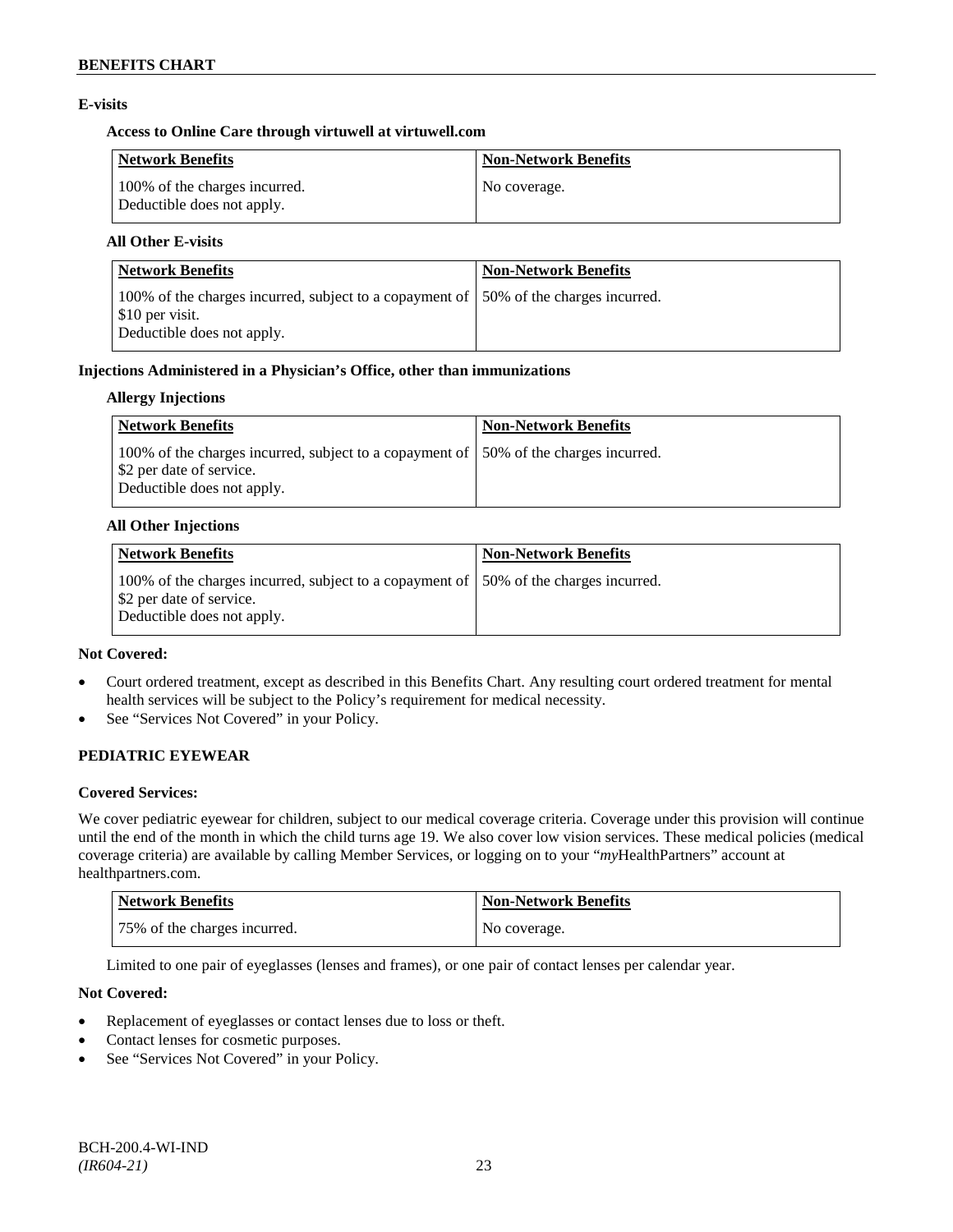# **PHYSICAL THERAPY, OCCUPATIONAL THERAPY, SPEECH THERAPY AND OTHER SPECIFIED THERAPIES**

# **Covered Services:**

We cover the following physical therapy, occupational therapy and speech therapy services:

- Medically necessary rehabilitative care to correct the effects of illness or injury.
- Habilitative services rendered for congenital, developmental or medical conditions which have significantly limited the successful initiation of normal speech and normal motor development.

Massage therapy which is performed in conjunction with other treatment/modalities by a physical or occupational therapist, is part of a prescribed treatment plan and is not billed separately is covered.

We cover services provided in a clinic. We also cover physical therapy provided in an outpatient hospital facility. To see the benefit level for inpatient hospital or skilled nursing facility services, see benefits under "Inpatient Hospital and Skilled Nursing Facility Services".

### **Rehabilitative Care**

#### **Primary Care Providers**

| <b>Network Benefits</b>                                                                                                                                                                                      | <b>Non-Network Benefits</b>                                                                                                   |
|--------------------------------------------------------------------------------------------------------------------------------------------------------------------------------------------------------------|-------------------------------------------------------------------------------------------------------------------------------|
| 100% of the charges incurred, subject to your<br>copayment of \$25 per visit.<br>Deductible does not apply.<br>Physical, Occupational and Speech Therapy are limited<br>to 20 visits each per calendar year. | 50% of the charges incurred.<br>Physical, Occupational and Speech Therapy are limited<br>to 20 visits each per calendar year. |

### **Specialty Care Providers**

| <b>Network Benefits</b>                                                                                                                                                                                      | <b>Non-Network Benefits</b>                                                                                                   |
|--------------------------------------------------------------------------------------------------------------------------------------------------------------------------------------------------------------|-------------------------------------------------------------------------------------------------------------------------------|
| 100% of the charges incurred, subject to your<br>copayment of \$60 per visit.<br>Deductible does not apply.<br>Physical, Occupational and Speech Therapy are limited<br>to 20 visits each per calendar year. | 50% of the charges incurred.<br>Physical, Occupational and Speech Therapy are limited<br>to 20 visits each per calendar year. |

In addition to the services provided above, we cover a minimum of:

20 visits per calendar year for pulmonary rehabilitation therapy,

36 visits per calendar year for cardiac rehabilitation therapy,

30 visits per calendar year for post-cochlear implant aural therapy,

20 visits per calendar year for cognitive rehabilitation therapy.

Visit limits by a Primary Care Provider and/or Specialty Care Providers are combined. The maximum number of visits are combined for Network Benefits and Non-Network Benefits.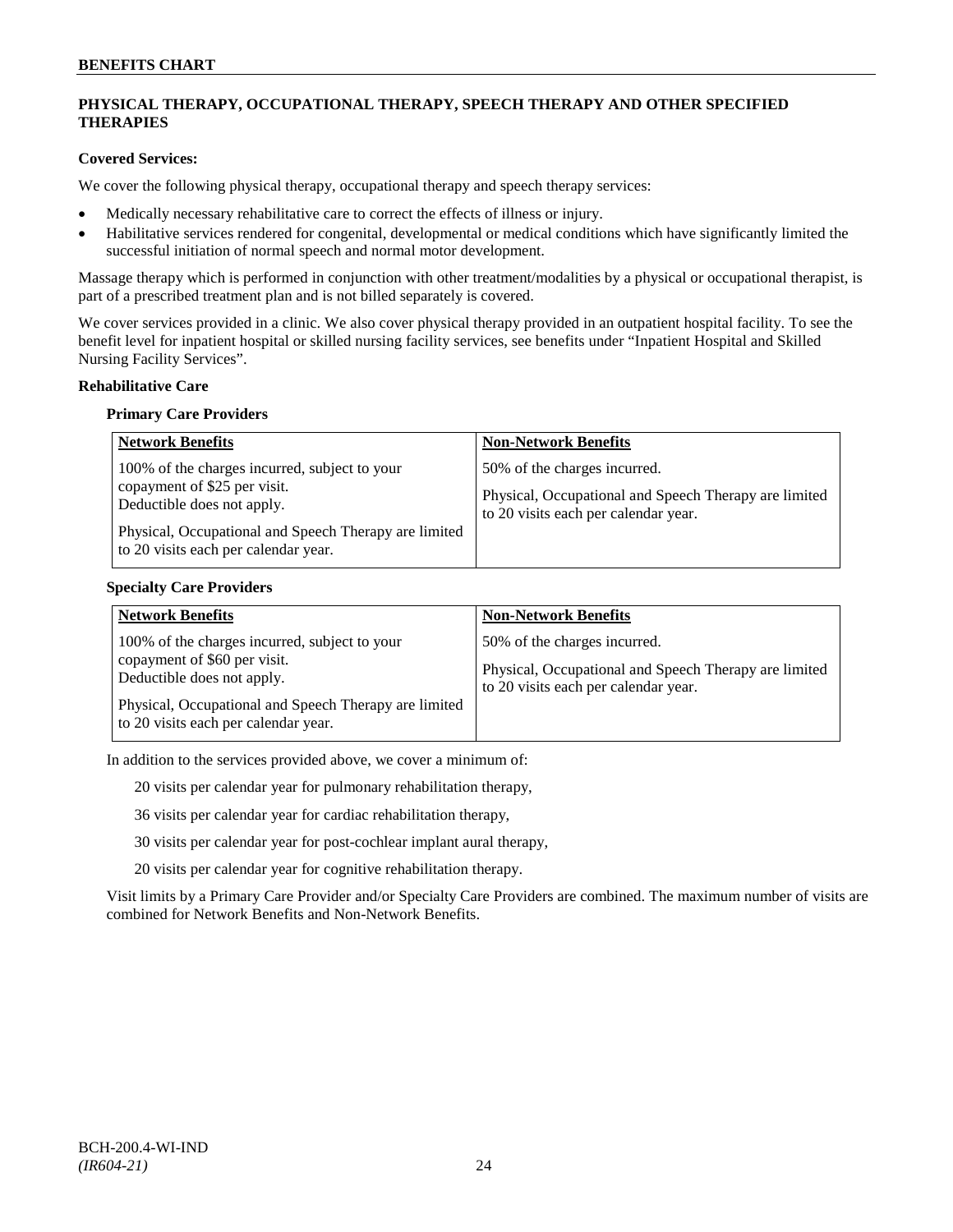# **Habilitative Care**

# **Primary Care Providers**

| <b>Network Benefits</b>                                                                                                                                                                                      | <b>Non-Network Benefits</b>                                                                                                   |
|--------------------------------------------------------------------------------------------------------------------------------------------------------------------------------------------------------------|-------------------------------------------------------------------------------------------------------------------------------|
| 100% of the charges incurred, subject to your<br>copayment of \$25 per visit.<br>Deductible does not apply.<br>Physical, Occupational and Speech Therapy are limited<br>to 20 visits each per calendar year. | 50% of the charges incurred.<br>Physical, Occupational and Speech Therapy are limited<br>to 20 visits each per calendar year. |

# **Specialty Care Providers**

| <b>Network Benefits</b>                                                                                                                                                                                      | <b>Non-Network Benefits</b>                                                                                                   |
|--------------------------------------------------------------------------------------------------------------------------------------------------------------------------------------------------------------|-------------------------------------------------------------------------------------------------------------------------------|
| 100% of the charges incurred, subject to your<br>copayment of \$60 per visit.<br>Deductible does not apply.<br>Physical, Occupational and Speech Therapy are limited<br>to 20 visits each per calendar year. | 50% of the charges incurred.<br>Physical, Occupational and Speech Therapy are limited<br>to 20 visits each per calendar year. |

Visit limits by a Primary Care Provider and/or Specialty Care Providers are combined. The maximum number of visits is combined for Network Benefits and Non-Network Benefits.

# **Not Covered:**

- Massage therapy for the purpose of comfort or convenience of the Insured.
- See "Services Not Covered" in your Policy.

# **PRESCRIPTION DRUG SERVICES**

# **Covered Services:**

We cover prescription drugs and medications that can be self-administered or are administered in a physician's office.

# **For Network Benefits, drugs and medications must be obtained at a network pharmacy.**

# **Outpatient Drugs (except as specified below)**

| <b>Network Benefits</b>                                                                                                                                                                                                                                               | <b>Non-Network Benefits</b>  |
|-----------------------------------------------------------------------------------------------------------------------------------------------------------------------------------------------------------------------------------------------------------------------|------------------------------|
| 100% of the charges incurred, subject to a copayment of<br>\$5 for generic low cost formulary drugs, and 100% of<br>the charges incurred, subject to a copayment of \$25 for<br>generic high cost formulary drugs.<br>Deductible does not apply.                      | 50% of the charges incurred. |
| Brand name formulary drugs are covered at 75% of the<br>charges incurred.                                                                                                                                                                                             |                              |
| Non-formulary drugs are covered at 50% of the charges<br>incurred.                                                                                                                                                                                                    |                              |
| In no event will your cost for a formulary insulin drug<br>exceed \$25. Deductible does not apply to formulary<br>insulin drugs.                                                                                                                                      |                              |
| <b>Oral chemotherapy drugs</b> are included on the<br>Specialty Drug List. However, you pay the applicable<br>outpatient drug copayment. As required by Wisconsin<br>law, your maximum copayment will not be more than<br>\$100 per prescription for a 30-day supply. |                              |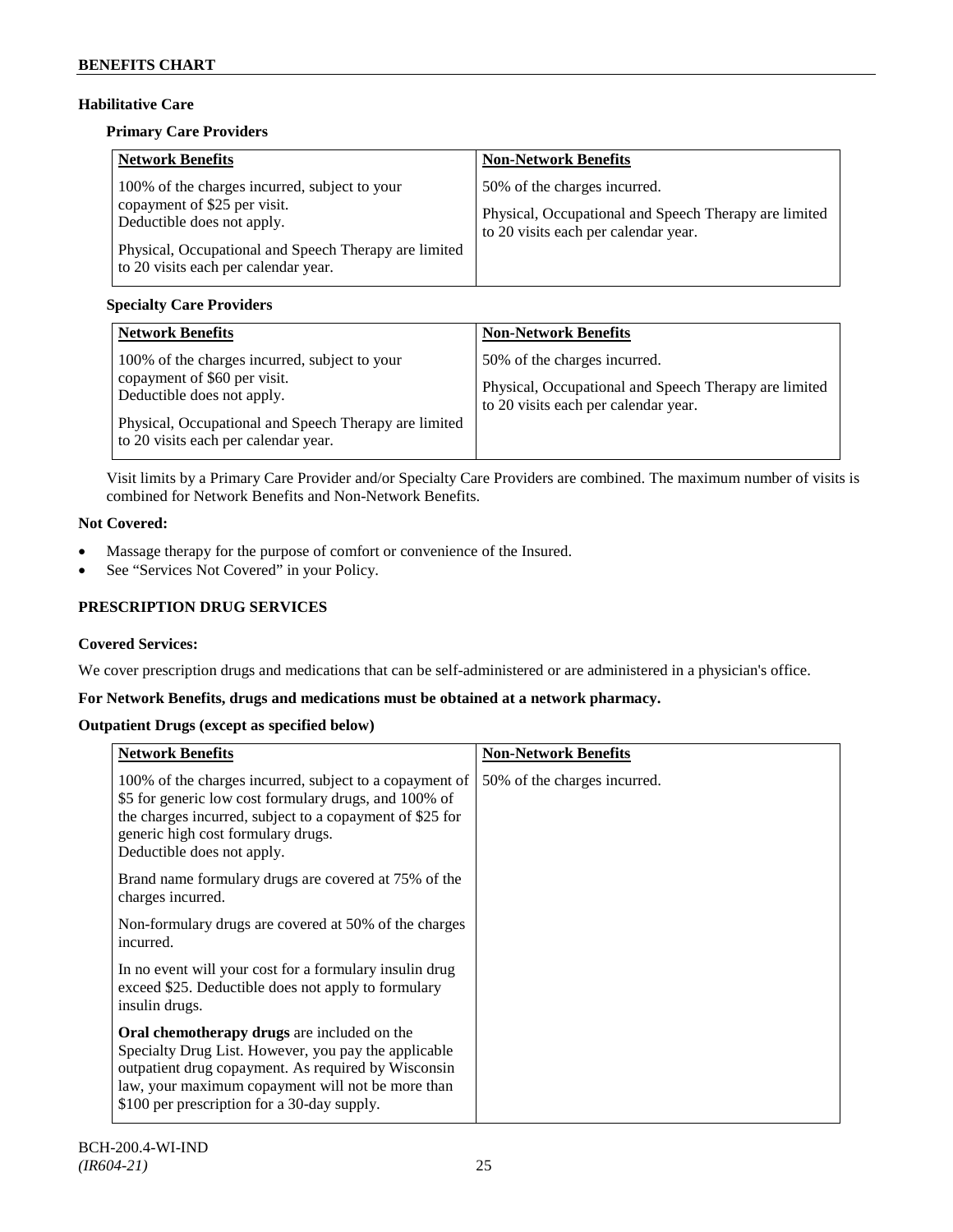# **Mail Order Drugs**

| <b>Network Benefits</b>                                                                                                                                                                                            | <b>Non-Network Benefits</b> |
|--------------------------------------------------------------------------------------------------------------------------------------------------------------------------------------------------------------------|-----------------------------|
| For your convenience, you may also get up to a 90-day<br>supply of outpatient prescription drugs that can be self-<br>administered through the designated mail order service.                                      | See Network Benefits.       |
| Outpatient drugs ordered through this service are.<br>covered at the benefit percent and copayments shown in<br><b>Outpatient Drugs above.</b>                                                                     |                             |
| New prescriptions to treat chronic conditions and trial<br>drugs will be limited to quantity limits described at the<br>end of this section. You will have to pay one copayment<br>for your initial 30-day supply. |                             |
| Specialty Drugs are not available through the mail order<br>service.                                                                                                                                               |                             |

# **Tobacco Cessation Drugs are covered for all FDA approved tobacco cessation drugs**

| Network Benefits                                            | <b>Non-Network Benefits</b>  |
|-------------------------------------------------------------|------------------------------|
| 100% of the charges incurred.<br>Deductible does not apply. | 50% of the charges incurred. |

# **Contraceptive Drugs**

| <b>Network Benefits</b>                                                                                                                                         | <b>Non-Network Benefits</b>  |
|-----------------------------------------------------------------------------------------------------------------------------------------------------------------|------------------------------|
| 100% of the charges incurred for formulary drugs.<br>Deductible does not apply.                                                                                 | 50% of the charges incurred. |
| If a physician requests that a Non-Formulary<br>contraceptive drug be dispensed as written, the drug<br>will be covered at 100%, not subject to the deductible. |                              |

# **Specialty Drugs that are Self-Administered**

| <b>Network Benefits</b>                                                                                                                                                                                                                                               | <b>Non-Network Benefits</b> |
|-----------------------------------------------------------------------------------------------------------------------------------------------------------------------------------------------------------------------------------------------------------------------|-----------------------------|
| 50% of the charges incurred.                                                                                                                                                                                                                                          | No coverage.                |
| <b>Oral chemotherapy drugs</b> are included on the<br>Specialty Drug List. However, you pay the applicable<br>outpatient drug copayment. As required by Wisconsin<br>law, your maximum copayment will not be more than<br>\$100 per prescription for a 30-day supply. |                             |

In order for the plan to better manage available manufacturer-funded copayment assistance, copayments for certain specialty medications may vary and be set to approximate the maximum of any available manufacturer-funded copayment assistance programs. However, in no case will true out-of-pocket costs to the Insured be greater than the maximum copayment/coinsurance shown in this Benefits Chart. Manufacturer-funded copayment assistance received by an Insured will not apply to the Insured's annual deductible or out-of-pocket limit.

Specialty Drugs are limited to drugs on the Specialty Drug List and must be obtained from a designated vendor.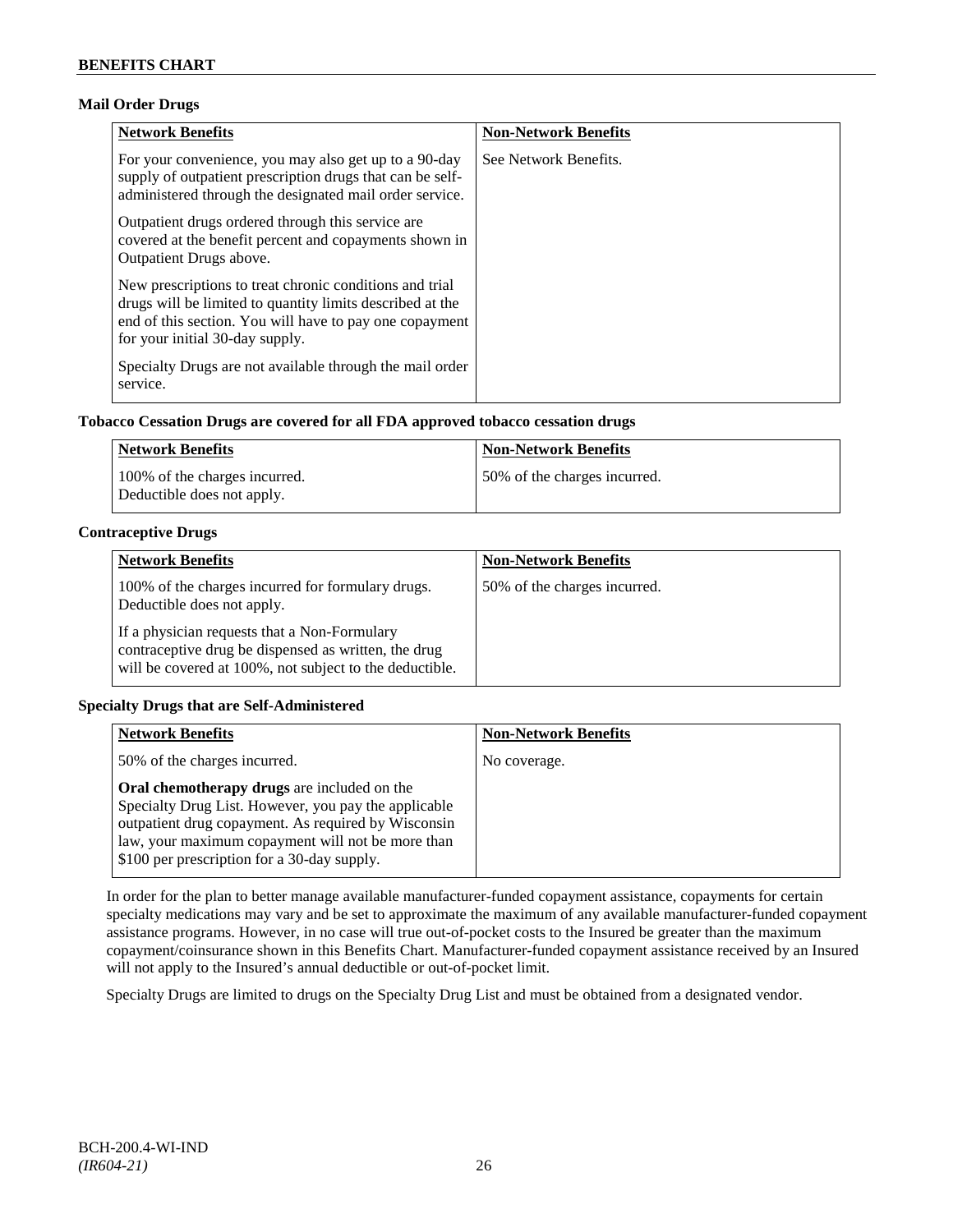# **Limitations:**

- Certain drugs may require prior authorization as indicated on the Formulary. HealthPartners may require prior authorization for the drug and also the site where the drug will be provided. Certain drugs are subject to our utilization review process and quantity limits.
- Certain non-formulary drugs require prior authorization. In addition, certain drugs may be subject to any quantity limits applied as part of our trial program.
- If an Insured requests a brand name drug when there is a generic equivalent, the brand name drug will be covered up to the charge that would apply to the generic drug, minus any required copayment. If a physician requests that a brand name drug be dispensed as written, the drug will be paid at the non-formulary benefit.
- We may require Insureds to try over-the-counter (OTC) drug alternatives before approving more costly formulary prescription drugs.
- Unless otherwise specified in the Prescription Drug Services section, you may receive up to a 30-day supply per prescription.
- New prescriptions to treat certain chronic conditions are limited to a 30-day supply.
- A 90-day supply will be covered and dispensed only at pharmacies that participate in our extended day supply program.
- No more than a 30-day supply of Specialty Drugs will be covered and dispensed at a time unless it's a manufacturer supplied drug that cannot be split that supplies the Insured with more than a 30-day supply.
- If a copayment is required, you must pay one copayment for each 30-day supply, or portion thereof.

# **Not Covered:**

- Replacement of prescription drugs, medications, equipment and supplies due to loss, damage or theft.
- Nonprescription (over-the-counter) drugs or medications, including, but not limited to, vitamins, supplements, homeopathic remedies, and non-FDA approved drugs, unless listed on the Formulary and prescribed by a physician or legally authorized health care provider under applicable state and federal law. This exclusion does not include over-thecounter contraceptives for women as allowed under the Affordable Care Act when the Insured obtains a prescription for the item. In addition, if the Insured obtains a prescription, this exclusion does not include aspirin to prevent cardiovascular disease for men and women of certain ages; folic acid supplements for women who may become pregnant; fluoride chemoprevention supplements for children without fluoride in their water source; and iron supplements for children age 6- 12 who are at risk for anemia.
- All drugs for the treatment of sexual dysfunction.
- All drugs for the treatment of growth deficiency.
- All drugs for the treatment of infertility.
- Medical cannabis.
- Drugs on the Excluded Drug List. The Excluded Drug List includes select drugs within a therapy class that are not eligible for coverage. This includes drugs that may be excluded for certain indications. The Excluded Drug List is available at [healthpartners.com.](http://www.healthpartners.com/)
- Drugs that are newly approved by the FDA until they are reviewed and approved by HealthPartners Pharmacy and Therapeutics Committee.
- Medical devices approved by the FDA will not be covered under the Prescription Drug Services section unless they are on our formulary. Covered medical devices are generally submitted and reimbursed under your medical benefits.
- See "Services Not Covered" in your Policy.

# **PREVENTIVE SERVICES**

# **Applicable Definitions:**

**Routine Preventive Services** are routine healthcare services that include screenings, check-ups and counseling to prevent illness, disease or other health problems before symptoms occur.

**Diagnostic Services** are services to help a provider understand your symptoms, diagnose illness and decide what treatment may be needed. They may be the same services that are listed as preventive services, but they are being used as diagnostic services. Your provider will determine if these services are preventive or diagnostic. These services are not preventive if received as part of a visit to diagnose, manage or maintain an acute or chronic medical condition, illness or injury. When that occurs, unless otherwise indicated below, standard deductibles, copayments or coinsurance apply.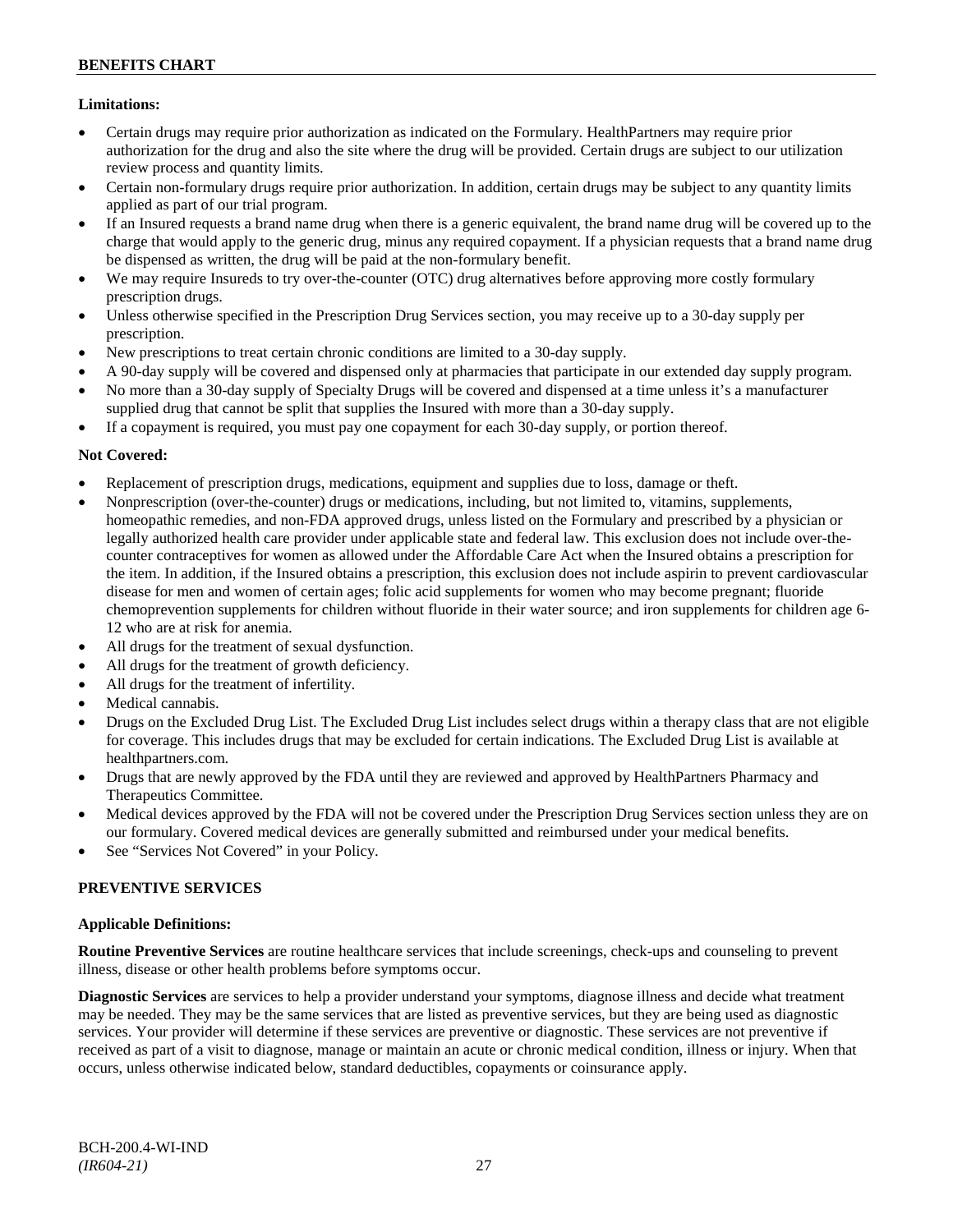# **Covered Services:**

We cover preventive services that meet any of the requirements under the Affordable Care Act (ACA) shown in the bulleted items below. These preventive services are covered at 100% under the Network Benefits with no deductible, copayments or coinsurance. (If a preventive service is not required by the ACA and it is covered at a lower benefit level, it will be specified below.) Preventive benefits mandated under the ACA are subject to periodic review and modification. Changes would be effective in accordance with the federal rules. Preventive services mandated by the ACA include:

- Evidence-based items or services that have in effect a rating of A or B in the current recommendations of the United States Preventive Services Task Force with respect to the individual;
- Immunizations for routine use in children, adolescents, and adults that have in effect a recommendation from the Advisory Committee on Immunization Practices of the Centers for Disease Control and Prevention with respect to the individual;
- With respect to infants, children, and adolescents, evidence-informed preventive care and screenings provided for in comprehensive guidelines supported by the Health Resources and Services Administration; and
- With respect to women, preventive care and screenings provided for in comprehensive guidelines supported by the Health Resources and Services Administration.

Covered services are based on established medical policies, which are subject to periodic review and modification by the medical directors. These medical policies (medical coverage criteria) are available by calling Member Services, or logging on to your "*my*HealthPartners" account at [healthpartners.com.](http://www.healthpartners.com/)

### **ACA and state mandated preventive services are covered as follows:**

**Routine Health Exams and Periodic Health Assessments**. A physician or health care provider will counsel you as to how often health assessments are needed based on age, sex and health status. This includes screening and counseling for tobacco cessation and all FDA approved tobacco cessation medications including over-the-counter drugs (as shown in the Prescription Drug Services section).

| <b>Network Benefits</b>                                     | <b>Non-Network Benefits</b>  |
|-------------------------------------------------------------|------------------------------|
| 100% of the charges incurred.<br>Deductible does not apply. | 50% of the charges incurred. |

**Child Health Supervision Services.** This includes pediatric preventive services such as newborn screenings, appropriate immunizations, developmental assessments and laboratory services appropriate to the age of the child from birth to 72 months, and appropriate immunizations to age 18.

| <b>Network Benefits</b>                                     | <b>Non-Network Benefits</b>  |
|-------------------------------------------------------------|------------------------------|
| 100% of the charges incurred.<br>Deductible does not apply. | 50% of the charges incurred. |

#### **Routine Prenatal Care and Exams**

| <b>Network Benefits</b>                                     | <b>Non-Network Benefits</b>  |
|-------------------------------------------------------------|------------------------------|
| 100% of the charges incurred.<br>Deductible does not apply. | 50% of the charges incurred. |

**Routine Postnatal Care.** This includes health exams, assessments, education and counseling relating to the period immediately after childbirth.

| Network Benefits                                            | <b>Non-Network Benefits</b>  |
|-------------------------------------------------------------|------------------------------|
| 100% of the charges incurred.<br>Deductible does not apply. | 50% of the charges incurred. |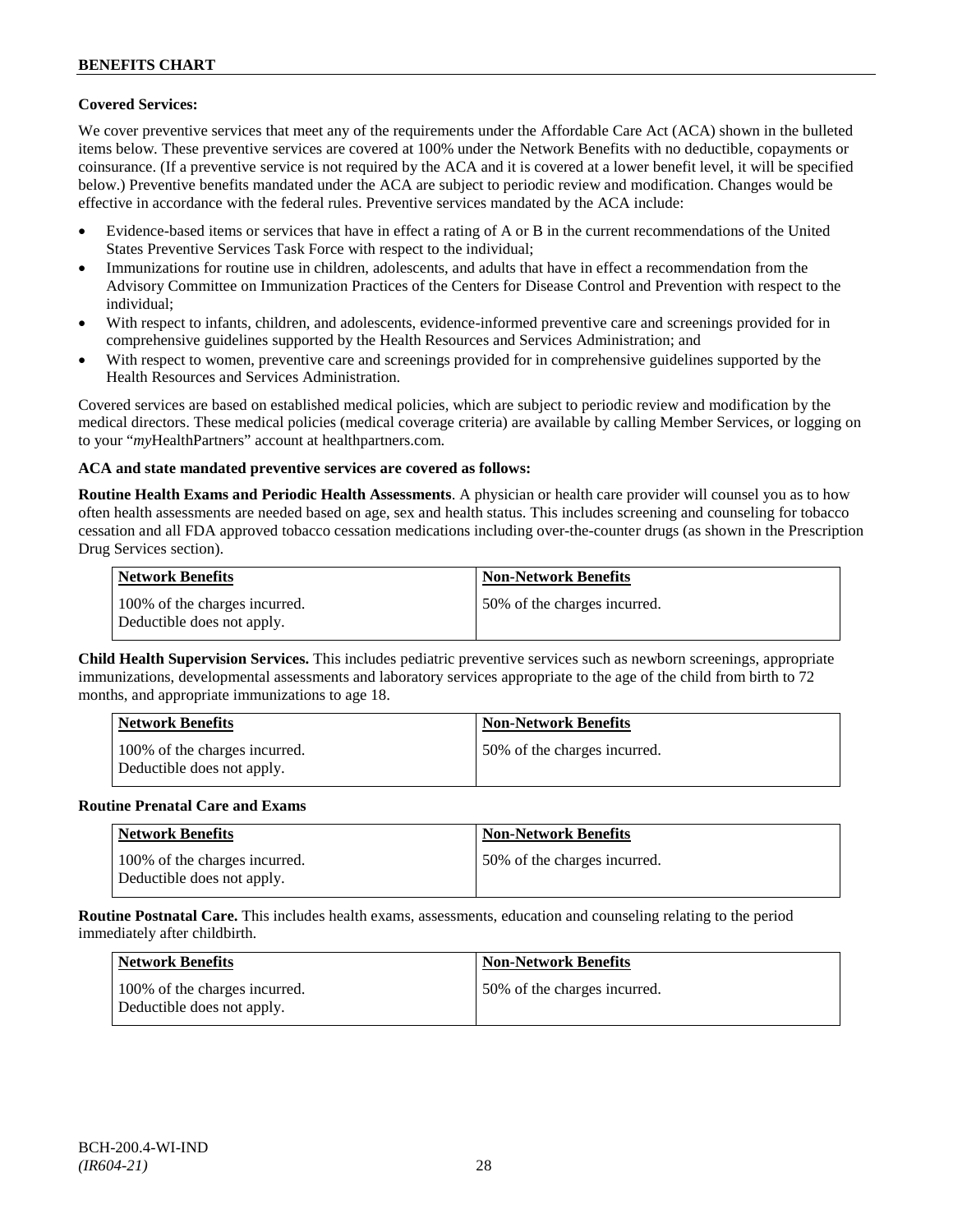**Routine Screening Procedures for Cancer.** This includes colorectal screening starting at age 50 and under age 50 for people at high risk of colorectal cancer. This also includes other cancer screenings recommended by the USPSTF with an A or B rating. Women's preventive health services below describe additional routine screening procedures for cancer.

| <b>Network Benefits</b>                                     | <b>Non-Network Benefits</b>  |
|-------------------------------------------------------------|------------------------------|
| 100% of the charges incurred.<br>Deductible does not apply. | 50% of the charges incurred. |

# **Routine Eye and Hearing Exams for members under the age of 22**

| <b>Network Benefits</b>                                     | <b>Non-Network Benefits</b>  |
|-------------------------------------------------------------|------------------------------|
| 100% of the charges incurred.<br>Deductible does not apply. | 50% of the charges incurred. |

**Professional Voluntary Family Planning Services.** This includes services to prevent or delay a pregnancy, including counseling and education. Services must be provided by a licensed provider.

| Network Benefits                                            | <b>Non-Network Benefits</b>  |
|-------------------------------------------------------------|------------------------------|
| 100% of the charges incurred.<br>Deductible does not apply. | 50% of the charges incurred. |

### **Adult Immunizations**

| Network Benefits              | Non-Network Benefits          |
|-------------------------------|-------------------------------|
| 100% of the charges incurred. | 100% of the charges incurred. |
| Deductible does not apply.    | Deductible does not apply.    |

**Women's Preventive Health Services.** This includes mammograms, screenings for cervical cancer (pap smears), breast pumps, human papillomavirus (HPV) testing, counseling for sexually transmitted infections, counseling and screening for human immunodeficiency virus (HIV), and all FDA approved contraceptive methods as prescribed by a doctor, sterilization procedures, education and counseling (see the Prescription Drug Services section for coverage of oral contraceptive drugs). We also provide genetic screening for BRCA if someone in your family has the gene or you have a diagnosis of cancer.

The U.S. Preventive Services Task Force (USPSTF) recommends screening mammography, with or without clinical breast examination (CBE), every 1-2 years for women aged 40 and older. For women age 50 and older, we cover an annual mammogram.

| <b>Network Benefits</b>                                     | <b>Non-Network Benefits</b>  |
|-------------------------------------------------------------|------------------------------|
| 100% of the charges incurred.<br>Deductible does not apply. | 50% of the charges incurred. |

**Obesity Screening and Management.** We cover obesity screening and counseling for all ages during a routine preventive care exam. If you are age 18 or older and have a body mass index of 30 or more, we also cover intensive obesity management to help you lose weight. Your primary care doctor can coordinate these services.

| <b>Network Benefits</b>                                     | <b>Non-Network Benefits</b>  |
|-------------------------------------------------------------|------------------------------|
| 100% of the charges incurred.<br>Deductible does not apply. | 50% of the charges incurred. |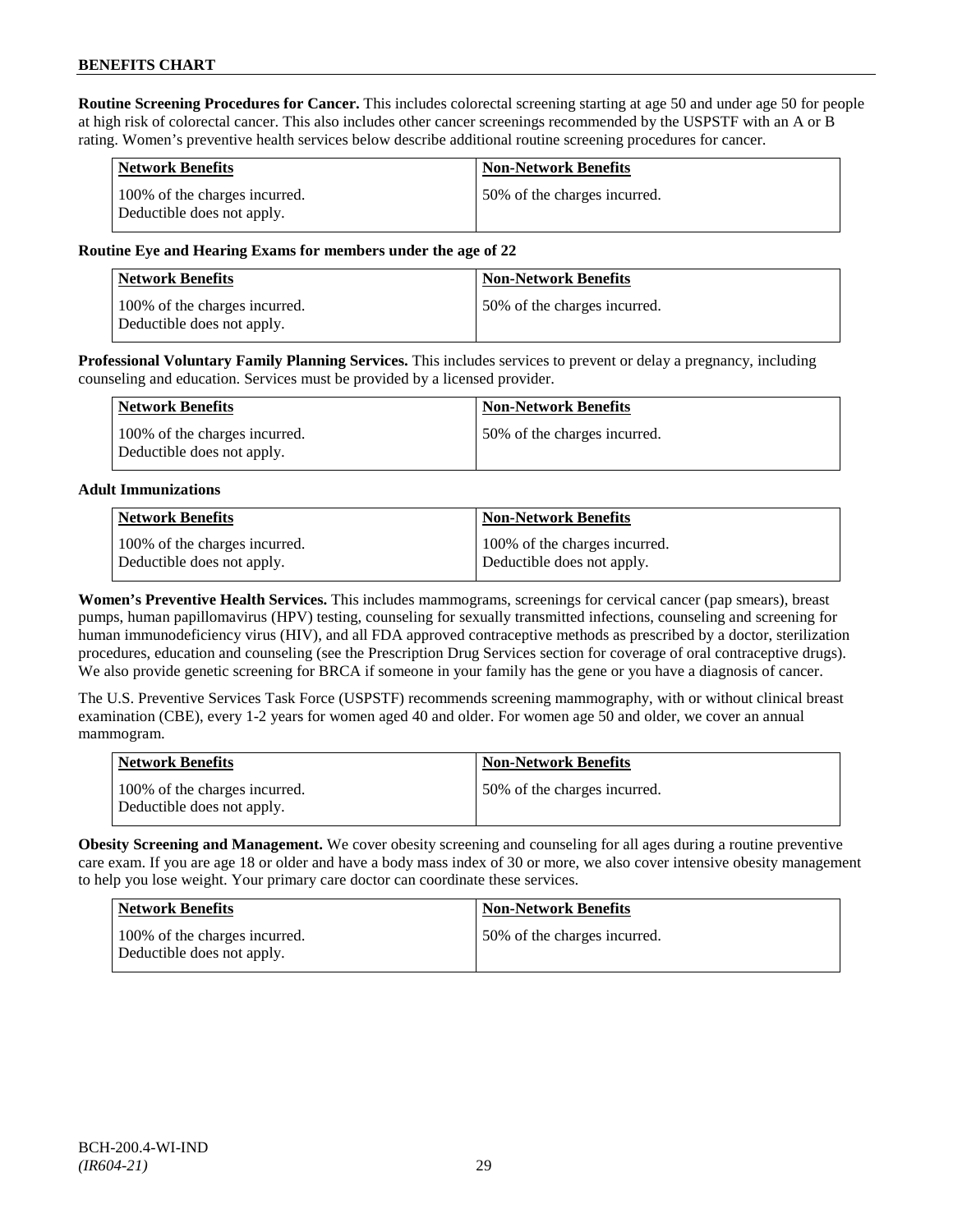**Preventive Medications.** We cover preventive medications currently recommended by USPSTF with an A or B rating if they are prescribed by your medical provider and they are listed on our Formulary. Preventive medications are subject to periodic review and modification. Changes would be effective in accordance with the federal rules and reflected in our current medical coverage criteria for preventive care services.

| <b>Network Benefits</b>                                     | <b>Non-Network Benefits</b>  |
|-------------------------------------------------------------|------------------------------|
| 100% of the charges incurred.<br>Deductible does not apply. | 50% of the charges incurred. |

# **In addition to any ACA or state mandated preventive services referenced above, we cover the following eligible preventive services:**

# **Routine Hearing Exams for Adults Age 22 and older**

| Network Benefits             | <b>Non-Network Benefits</b>  |
|------------------------------|------------------------------|
| 75% of the charges incurred. | 50% of the charges incurred. |

**Ovarian Cancer Surveillance Tests for women who are at risk.** "At risk for ovarian cancer" means (1) having a family history that includes any of the following: one or more first-degree or second-degree relatives with ovarian cancer, clusters of female relatives with breast cancer or nonpolyposis colorectal cancer; or (2) testing positive for BRCA1 or BRCA2 mutations. "Surveillance tests for ovarian cancer" means annual screening using: CA-125 serum tumor marker testing, transvaginal ultrasound, pelvic examination or other proven ovarian cancer screening tests currently being evaluated by the federal Food and Drug Administration or by the National Cancer Institute.

| <b>Network Benefits</b>                                 | <b>Non-Network Benefits</b>                             |
|---------------------------------------------------------|---------------------------------------------------------|
| Coverage level is same as corresponding Network         | Coverage level is same as corresponding Non-Network     |
| Benefit, depending on type of service provided, such as | Benefit, depending on type of service provided, such as |
| Diagnostic Imaging Services, Laboratory Services        | Diagnostic Imaging Services, Laboratory Services        |
| Office Visits for Illness or Injury, or Preventive      | Office Visits for Illness or Injury, or Preventive      |
| Services.                                               | Services.                                               |

#### **Limitations:**

• Services are not preventive if received as part of a visit to diagnose, manage or maintain an acute or chronic medical condition, illness or injury. When that occurs, unless otherwise indicated above, standard deductibles, copayments or coinsurance apply.

# **Not Covered:**

- Routine eye exams for adults age 22 and older.
- See "Services Not Covered" in your Policy.

# **TRANSPLANT SERVICES**

# **Applicable Definitions:**

**Autologous.** This is when the source of cells is from the individual's own marrow or stem cells.

**Allogeneic.** This is when the source of cells is from a related or unrelated donor's marrow or stem cells.

**Allogeneic Bone Marrow Transplant.** This is when the bone marrow is harvested from the related or unrelated donor and stored. The patient undergoes treatment which includes tumor ablation with high-dose chemotherapy and/or radiation. The bone marrow is reinfused (transplanted).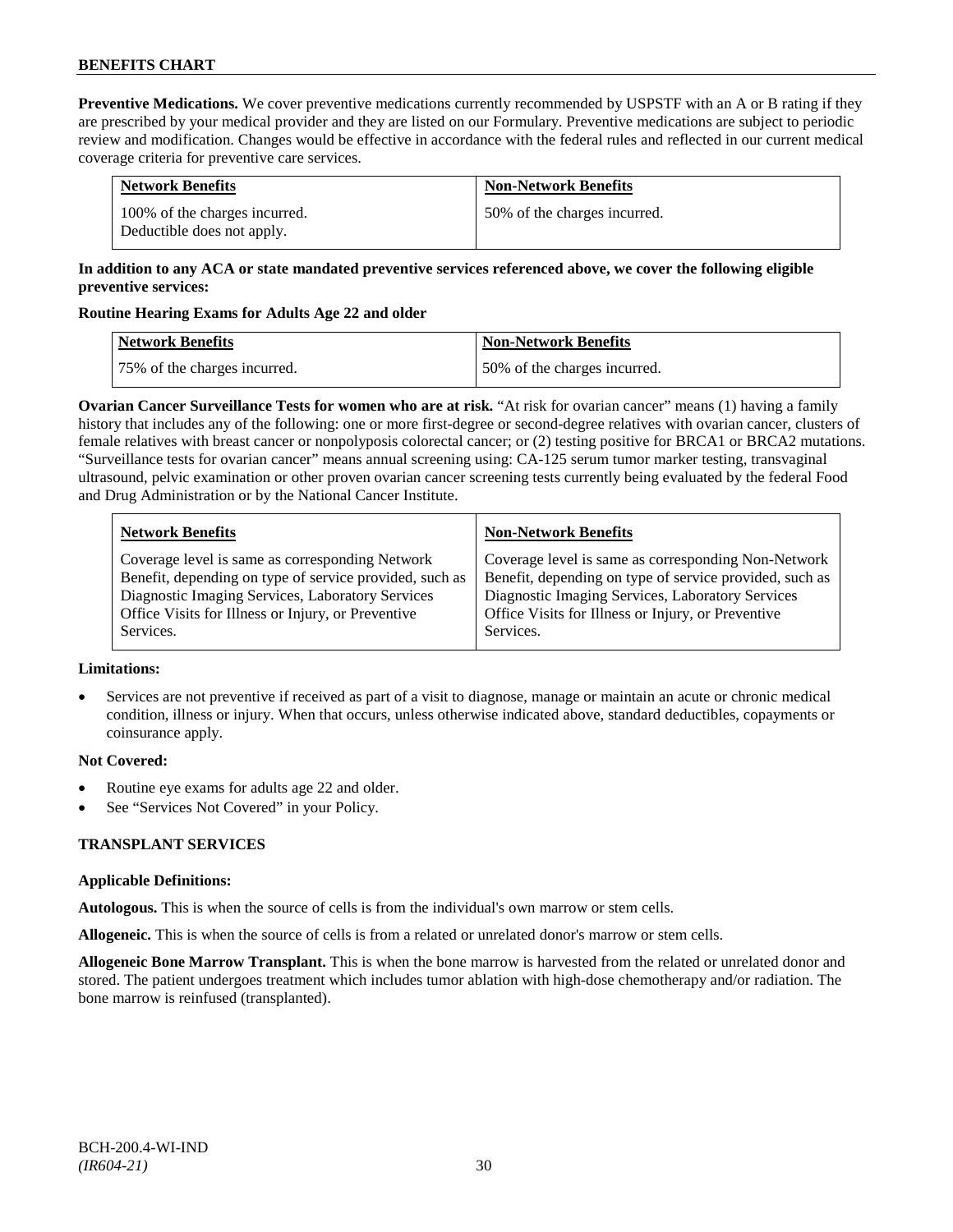# **BENEFITS CHART**

**Autologous Bone Marrow Transplant.** This is when the bone marrow is harvested from the individual and stored. The patient undergoes treatment which includes tumor ablation with high-dose chemotherapy and/or radiation. The bone marrow is reinfused (transplanted).

**Autologous/Allogeneic Stem Cell Support.** This is a treatment process that includes stem cell harvest from either bone marrow or peripheral blood, tumor ablation with high-dose chemotherapy and/or radiation, stem cell reinfusion, and related care. Autologous/allogeneic bone marrow transplantation and high dose chemotherapy with peripheral stem cell rescue/support are considered to be autologous/allogeneic stem cell support.

**Designated Transplant Center.** This is any health care provider, group or association of health care providers designated by us to provide services, supplies or drugs for specified transplants for our Insureds.

**Transplant Services.** This is transplantation (including retransplants) of the human organs or tissue listed below, including all related post-surgical treatment, follow-up care and drugs and multiple transplants for a related cause. Transplant services do not include other organ or tissue transplants or surgical implantation of mechanical devices functioning as a human organ, except surgical implantation of an FDA approved Ventricular Assist Device (VAD) or total artificial heart, functioning as a temporary bridge to heart transplantation.

Prior authorization is required prior to consultation to support coordination of care and benefits.

# **Covered Services:**

We cover eligible transplant services (as defined above) while you are covered under your Policy. Transplants that will be considered for coverage are limited to the following:

- Kidney transplants for end-stage disease.
- Cornea transplants for end-stage disease.
- Heart transplants for end-stage disease.
- Lung transplants or heart/lung transplants for: (1) primary pulmonary hypertension; (2) Eisenmenger's syndrome; (3) endstage pulmonary fibrosis; (4) alpha 1 antitrypsin disease; (5) cystic fibrosis; and (6) emphysema.
- Liver transplants for: (1) biliary atresia in children; (2) primary biliary cirrhosis; (3) post-acute viral infection (including hepatitis A, hepatitis B antigen e negative and hepatitis C) causing acute atrophy or post-necrotic cirrhosis; (4) primary sclerosing cholangitis; (5) alcoholic cirrhosis; and (6) hepatocellular carcinoma.
- Allogeneic bone marrow transplants or peripheral stem cell support associated with high dose chemotherapy for : (1) acute myelogenous leukemia; (2) acute lymphocytic leukemia; (3) chronic myelogenous leukemia; (4) severe combined immunodeficiency disease; (5) Wiskott-Aldrich syndrome; (6) aplastic anemia; (7) sickle cell anemia; (8) non-relapsed or relapsed non-Hodgkin's lymphoma; (9) multiple myeloma; and (10) testicular cancer.
- Autologous bone marrow transplants or peripheral stem cell support associated with high-dose chemotherapy for: (1) acute leukemia; (2) non-Hodgkin's lymphoma; (3) Hodgkin's disease; (4) Burkitt's lymphoma; (5) neuroblastoma; (6) multiple myeloma; (7) chronic myelogenous leukemia; and (8) non-relapsed non-Hodgkin's lymphoma.
- Pancreas transplants for simultaneous pancreas-kidney transplants for diabetes, pancreas after kidney, living related segmental simultaneous pancreas kidney transplantation and pancreas transplant alone.

To receive Network Benefits, charges for transplant services must be incurred at a Designated Transplant Center.

The transplant-related treatment provided, including expenses incurred for directly related donor services, shall be subject to and in accordance with the provisions, limitations, maximums and other terms of your Policy.

Medical and hospital expenses of the donor are covered only when the recipient is an Insured and the transplant and directly related donor expenses have been prior authorized for coverage. Treatment of medical complications that may occur to the donor are not covered. Donors are not considered Insureds, and are therefore not eligible for the rights afforded to Insureds under your Policy.

The list of eligible transplant services and coverage determinations are based on established medical policies, which are subject to periodic review and modifications by the medical director.

| <b>Network Benefits</b>                           | <b>Non-Network Benefits</b> |
|---------------------------------------------------|-----------------------------|
| See Network Inpatient Hospital Services Benefits. | No coverage.                |